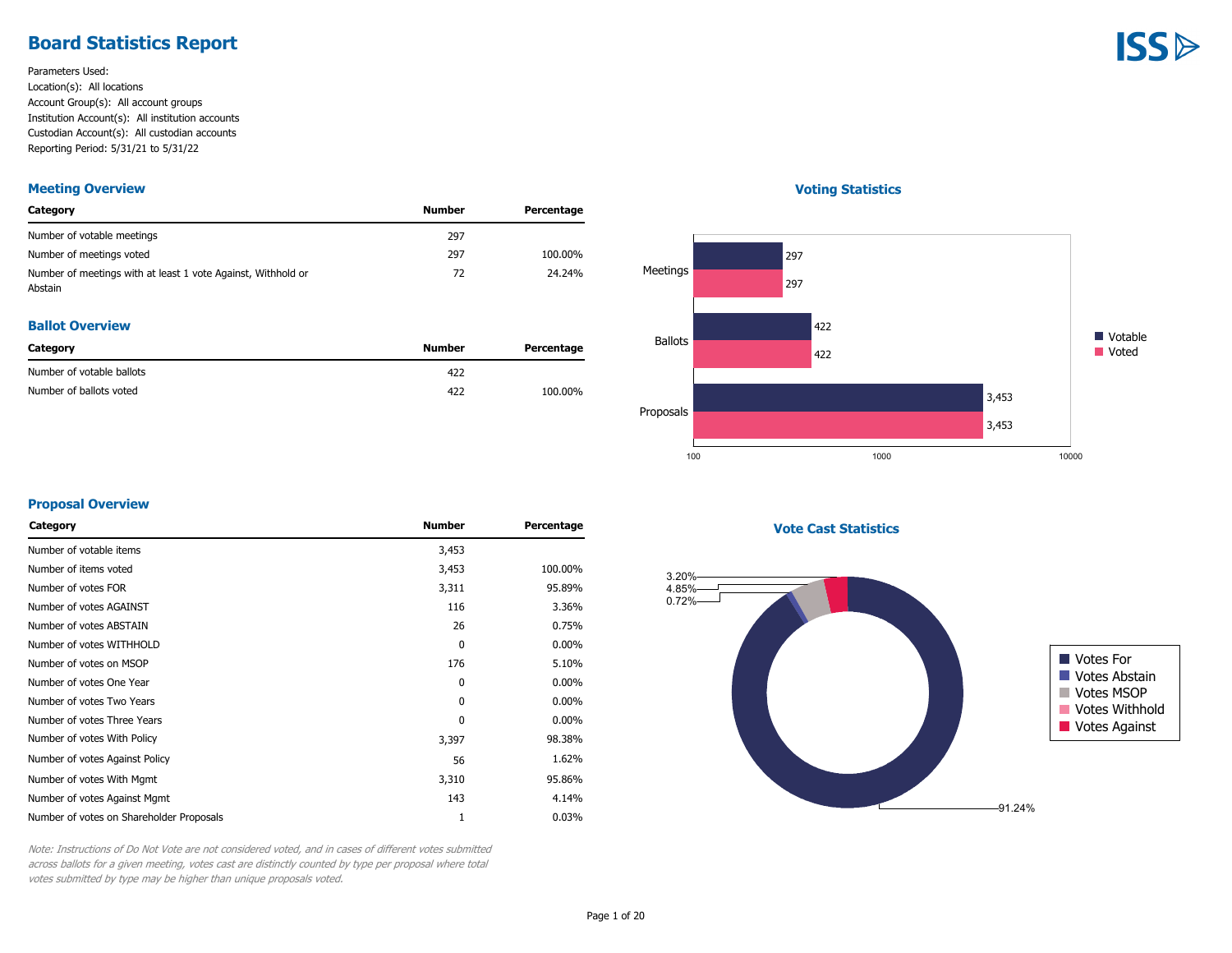

#### **Market Breakdown**

| Market          | <b>Votable Meetings</b> | <b>Voted Meetings</b> | Percentage |
|-----------------|-------------------------|-----------------------|------------|
| United Kingdom  | 267                     | 267                   | 100.00%    |
| Guernsey        | 15                      | 15                    | 100.00%    |
| <b>USA</b>      | $\overline{4}$          | 4                     | 100.00%    |
| Bermuda         | 3                       | 3                     | 100.00%    |
| Ireland         | 2                       | 2                     | 100.00%    |
| Jersey          | 2                       | 2                     | 100.00%    |
| Luxembourg      | 2                       | 2                     | 100.00%    |
| Switzerland     |                         |                       | 100.00%    |
| Virgin Isl (UK) |                         |                       | 100.00%    |

98.38%

#### **Meetings Voted by Market**

95.86%

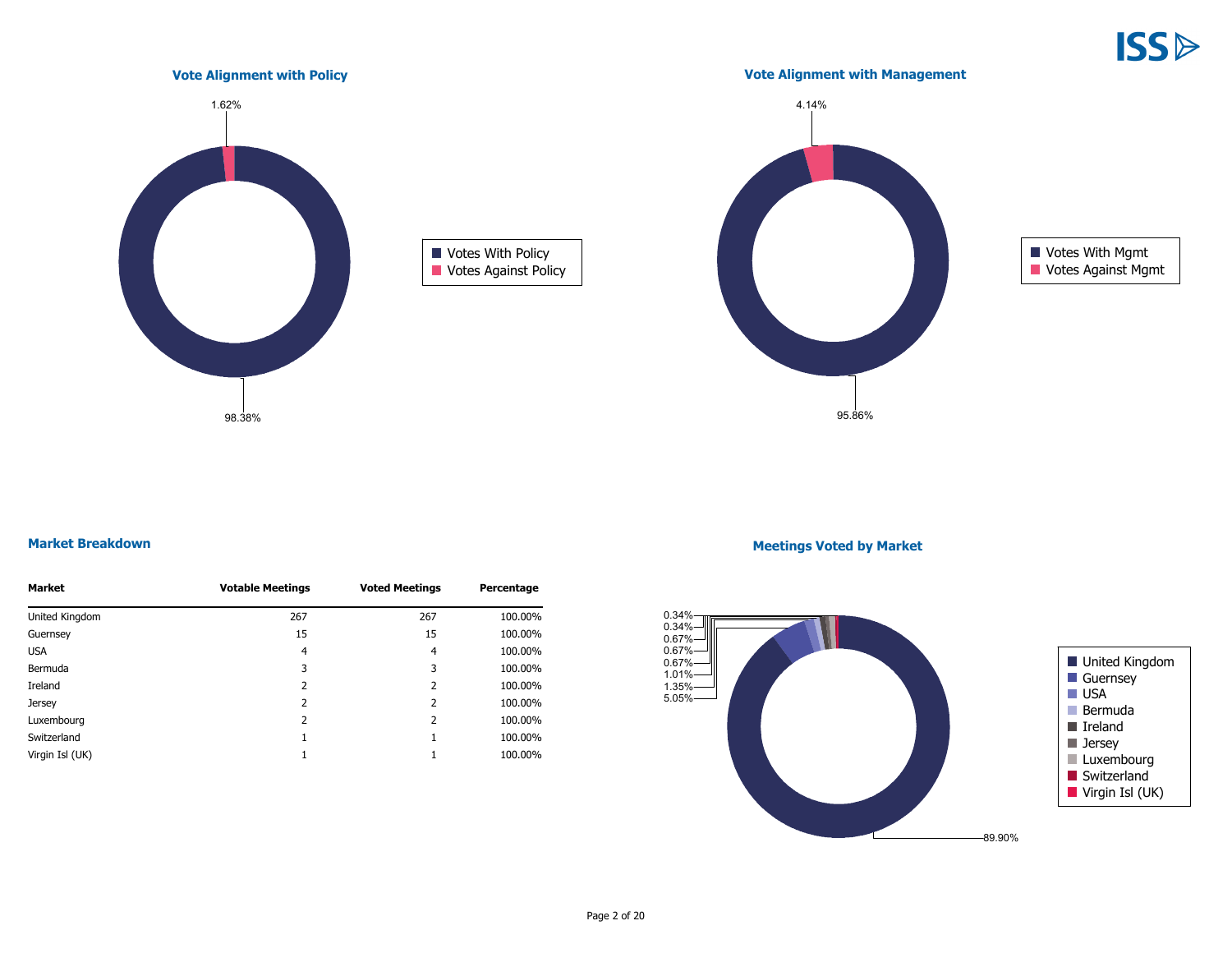### **Market Voting Statistics**

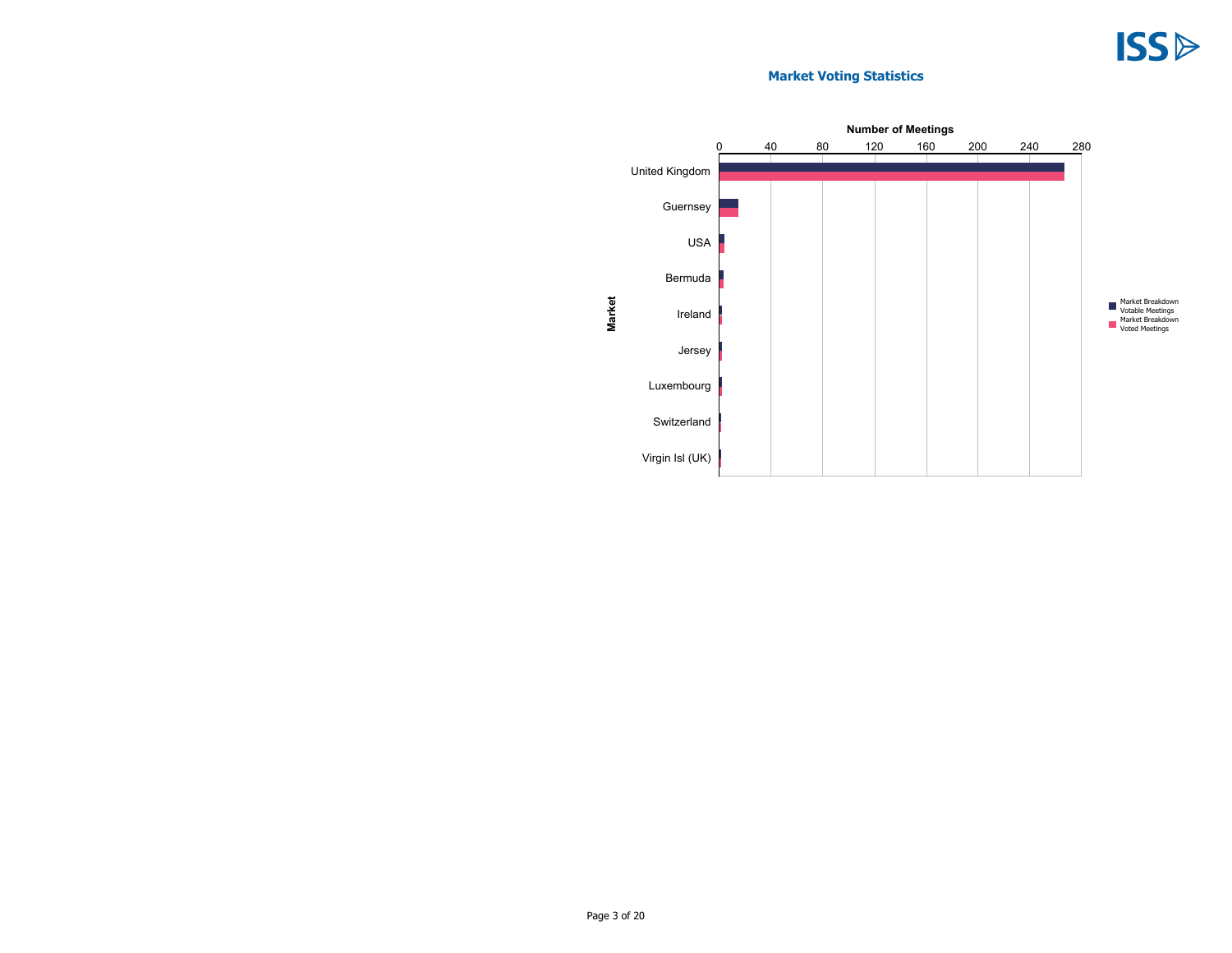### **Analysis of Votes: AGAINST/ABSTAIN/WITHHOLD**

| <b>Company Name</b>                                       | Meeting<br>Date | Market         | <b>Proposal Code Description</b>                                                               | Proposal Type<br>Category | <b>Proposal Text</b>                                                | # of Items Voted<br><b>AGST/ABST/WITHH</b> |
|-----------------------------------------------------------|-----------------|----------------|------------------------------------------------------------------------------------------------|---------------------------|---------------------------------------------------------------------|--------------------------------------------|
| New Star Investment Trust Plc                             | 18-Nov-21       | United Kingdom | <b>Elect Director</b>                                                                          | <b>Directors Related</b>  | Re-elect Geoffrey Howard-Spink as<br>Director                       | $\mathbf{1}$                               |
| Gresham Technologies Plc                                  | 10-May-22       | United Kingdom | Advisory Vote to Ratify Named<br>Executive Officers' Compensation                              | Non-Salary Comp.          | Approve Remuneration Report                                         | $\mathbf{1}$                               |
| Vianet Group Plc                                          | 13-Jul-21       | United Kingdom | Accept Financial Statements and<br><b>Statutory Reports</b>                                    | Routine/Business          | Accept Financial Statements and<br><b>Statutory Reports</b>         | $\mathbf{1}$                               |
| Destiny Pharma Plc                                        | 03-Jun-21       | United Kingdom | <b>Elect Director</b>                                                                          | <b>Directors Related</b>  | Re-elect Peter Morgan as Director                                   | $\mathbf{1}$                               |
| Creo Medical Group Plc                                    | 30-Jun-21       | United Kingdom | <b>Elect Director</b>                                                                          | Directors Related         | Re-elect Charles Spicer as Director                                 | $\mathbf{1}$                               |
| James Cropper PLC                                         | 28-Jul-21       | United Kingdom | <b>Elect Director</b>                                                                          | <b>Directors Related</b>  | Re-elect Jim Sharp as Director                                      | 1                                          |
| Surface Transforms Plc                                    | 02-Jun-21       | United Kingdom | Approve Issuance of Equity or<br>Equity-Linked Securities with or<br>without Preemptive Rights | Capitalization            | Authorise Issue of Equity                                           | $\mathbf{1}$                               |
| Touchstar Plc                                             | 23-Jun-21       | United Kingdom | Approve Executive Share Option<br>Plan                                                         | Non-Salary Comp.          | Approve Enterprise Management<br>Incentive Scheme Share Option Plan | $\mathbf{1}$                               |
| Directa Plus Plc                                          | 23-Jun-21       | United Kingdom | Accept Financial Statements and<br><b>Statutory Reports</b>                                    | Routine/Business          | Accept Financial Statements and<br><b>Statutory Reports</b>         | $\mathbf{1}$                               |
| Genedrive Plc                                             | 30-Dec-21       | United Kingdom | <b>Elect Director</b>                                                                          | <b>Directors Related</b>  | Re-elect Ian Gilham as Director                                     | 1                                          |
| Animalcare Group Plc                                      | 09-Jun-21       | United Kingdom | <b>Elect Director</b>                                                                          | <b>Directors Related</b>  | Re-elect Marc Coucke as Director                                    | 1                                          |
| Distil Plc                                                | 15-Jul-21       | United Kingdom | <b>Elect Director</b>                                                                          | <b>Directors Related</b>  | Elect Roland Grain as Director                                      | 1                                          |
| Distil Plc                                                | 15-Jul-21       | United Kingdom | Approve Issuance of Equity or<br>Equity-Linked Securities with or<br>without Preemptive Rights | Capitalization            | Authorise Issue of Equity                                           | $\mathbf{1}$                               |
| JD Sports Fashion Plc                                     | 01-Jul-21       | United Kingdom | <b>Elect Director</b>                                                                          | Directors Related         | Re-elect Andrew Leslie as Director                                  | $\mathbf{1}$                               |
| Polarean Imaging Plc                                      | 13-Jul-21       | United Kingdom | Approve Issuance of Equity or<br>Equity-Linked Securities without<br>Preemptive Rights         | Capitalization            | Authorise Issue of Equity without<br>Pre-emptive Rights             | $\mathbf{1}$                               |
| North Atlantic Smaller Cos<br><b>Investment Trust Plc</b> | 23-Jun-21       | United Kingdom | Waive Requirement for<br>Mandatory Offer to All<br>Shareholders                                | Reorg. and Mergers        | Approve Waiver on Rule 9 of the<br><b>Takeover Code</b>             | $\mathbf{1}$                               |
| Futura Medical Plc                                        | 28-Jun-21       | United Kingdom | Accept Financial Statements and<br><b>Statutory Reports</b>                                    | Routine/Business          | Accept Financial Statements and<br><b>Statutory Reports</b>         | $\mathbf{1}$                               |
| Idox Plc                                                  | 16-Mar-22       | United Kingdom | Advisory Vote to Ratify Named<br>Executive Officers' Compensation                              | Non-Salary Comp.          | Approve Remuneration Report                                         | $\mathbf{1}$                               |
| Idox Plc                                                  | 16-Mar-22       | United Kingdom | <b>Elect Director</b>                                                                          | <b>Directors Related</b>  | Re-elect Christopher Stone as Director                              | 1                                          |
| Grafenia Plc                                              | 15-Sep-21       | United Kingdom | Approve Issuance of Equity or<br>Equity-Linked Securities without<br>Preemptive Rights         | Capitalization            | Authorise Issue of Equity without<br>Pre-emptive Rights             | $\mathbf{1}$                               |
| Keywords Studios Plc                                      | 20-May-22       | United Kingdom | Advisory Vote to Ratify Named<br>Executive Officers' Compensation                              | Non-Salary Comp.          | Approve Remuneration Report                                         | $\mathbf{1}$                               |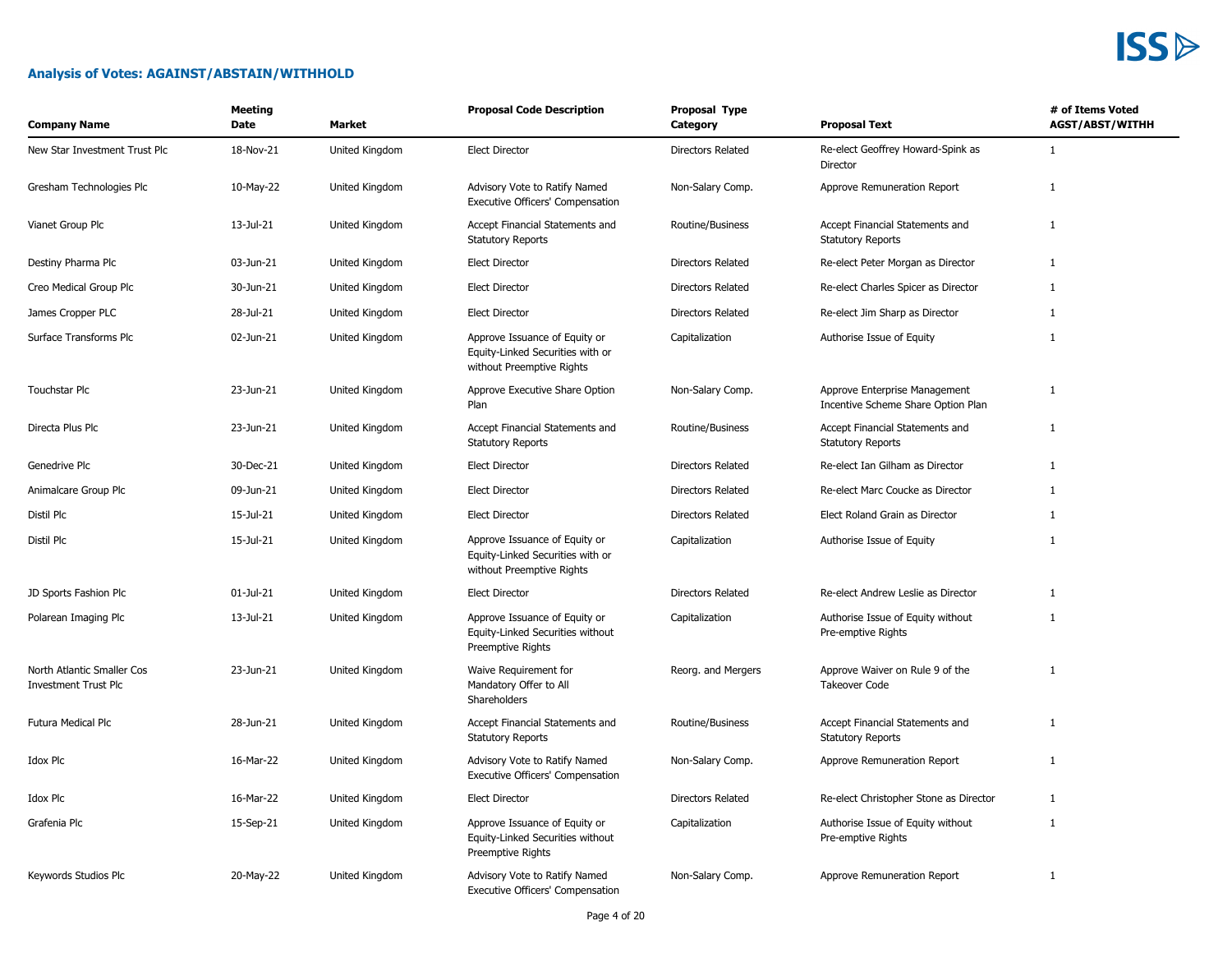

| <b>Company Name</b>            | Meeting<br>Date | Market         | <b>Proposal Code Description</b>                                                       | Proposal Type<br>Category | <b>Proposal Text</b>                                                                                        | # of Items Voted<br><b>AGST/ABST/WITHH</b> |
|--------------------------------|-----------------|----------------|----------------------------------------------------------------------------------------|---------------------------|-------------------------------------------------------------------------------------------------------------|--------------------------------------------|
| Destiny Pharma Plc             | 27-May-22       | United Kingdom | <b>Elect Director</b>                                                                  | <b>Directors Related</b>  | Re-elect Shaun Claydon as Director                                                                          | 1                                          |
| Ricardo Plc                    | 11-Nov-21       | United Kingdom | Approve Issuance of Equity or<br>Equity-Linked Securities without<br>Preemptive Rights | Capitalization            | Authorise Issue of Equity without<br>Pre-emptive Rights                                                     | $\mathbf{1}$                               |
| Dillistone Group Plc           | 16-Jun-21       | United Kingdom | <b>Elect Director</b>                                                                  | Directors Related         | Re-elect Giles Fearnley as Director                                                                         | 1                                          |
| Liontrust Asset Management Plc | 16-Feb-22       | United Kingdom | Approve Restricted Stock Plan                                                          | Non-Salary Comp.          | Approve Long-Term Incentive Plan                                                                            | $\mathbf{1}$                               |
| Goodwin Plc                    | 06-Oct-21       | United Kingdom | <b>Elect Director</b>                                                                  | Directors Related         | Elect Nigel Brown as Director                                                                               | $\mathbf{1}$                               |
| SulNOx Group Plc               | 07-Sep-21       | United Kingdom | Advisory Vote to Ratify Named<br>Executive Officers' Compensation                      | Non-Salary Comp.          | Approve Remuneration Report                                                                                 | $\mathbf{1}$                               |
| ANGLE Plc                      | 30-Jun-21       | United Kingdom | Amend Restricted Stock Plan                                                            | Non-Salary Comp.          | Allow the Remuneration Committee<br>Discretion to Extend the Performance<br>Period for Existing LTIP Awards | $\mathbf{1}$                               |
| The Brighton Pier Group Plc    | 15-Dec-21       | United Kingdom | <b>Elect Director</b>                                                                  | <b>Directors Related</b>  | Re-elect Paul Viner as Director                                                                             | 1                                          |
| JD Sports Fashion Plc          | 01-Jul-21       | United Kingdom | Advisory Vote to Ratify Named<br>Executive Officers' Compensation                      | Non-Salary Comp.          | Approve Remuneration Report                                                                                 | 1                                          |
| Destiny Pharma Plc             | 27-May-22       | United Kingdom | Approve Issuance of Equity or<br>Equity-Linked Securities without<br>Preemptive Rights | Capitalization            | Authorise Issue of Equity without<br>Pre-emptive Rights                                                     | $\mathbf{1}$                               |
| Gresham House Strategic Plc    | 26-Jul-21       | United Kingdom | <b>Elect Director</b>                                                                  | <b>Directors Related</b>  | Elect Graham Bird as Director                                                                               | 1                                          |
| Dillistone Group Plc           | 16-Jun-21       | United Kingdom | Approve Issuance of Equity or<br>Equity-Linked Securities without<br>Preemptive Rights | Capitalization            | Authorise Issue of Equity without<br>Pre-emptive Rights                                                     | $\mathbf{1}$                               |
| Touchstar Plc                  | 23-Jun-21       | United Kingdom | Authorize Share Repurchase<br>Program                                                  | Capitalization            | Authorise Market Purchase of Shares                                                                         | $\mathbf{1}$                               |
| Directa Plus Plc               | 23-Jun-21       | United Kingdom | <b>Elect Director</b>                                                                  | Directors Related         | Re-elect Neil Warner as Director                                                                            | 1                                          |
| Animalcare Group Plc           | 09-Jun-21       | United Kingdom | <b>Elect Director</b>                                                                  | <b>Directors Related</b>  | Re-elect Lord Nick Downshire as<br>Director                                                                 | $\mathbf{1}$                               |
| Abcam Plc                      | 18-May-22       | United Kingdom | Approve Remuneration Policy                                                            | Non-Salary Comp.          | Approve Remuneration Policy                                                                                 | 1                                          |
| James Cropper PLC              | 28-Jul-21       | United Kingdom | Advisory Vote to Ratify Named<br>Executive Officers' Compensation                      | Non-Salary Comp.          | Approve Remuneration Report                                                                                 | $\mathbf{1}$                               |
| Destiny Pharma Plc             | 03-Jun-21       | United Kingdom | Accept Financial Statements and<br><b>Statutory Reports</b>                            | Routine/Business          | Accept Financial Statements and<br><b>Statutory Reports</b>                                                 | 1                                          |
| <b>Touchstar Plc</b>           | 23-Jun-21       | United Kingdom | Approve Issuance of Equity or<br>Equity-Linked Securities without<br>Preemptive Rights | Capitalization            | Authorise Issue of Equity without<br>Pre-emptive Rights                                                     | $\mathbf{1}$                               |
| Kingswood Holdings Ltd.        | 15-Dec-21       | Guernsey       | <b>Elect Director</b>                                                                  | <b>Directors Related</b>  | Re-elect David Hudd as Director                                                                             | $\mathbf{1}$                               |
| Genedrive Plc                  | 30-Dec-21       | United Kingdom | Approve Issuance of Equity or<br>Equity-Linked Securities without<br>Preemptive Rights | Capitalization            | Authorise Issue of Equity without<br>Pre-emptive Rights                                                     | $\mathbf{1}$                               |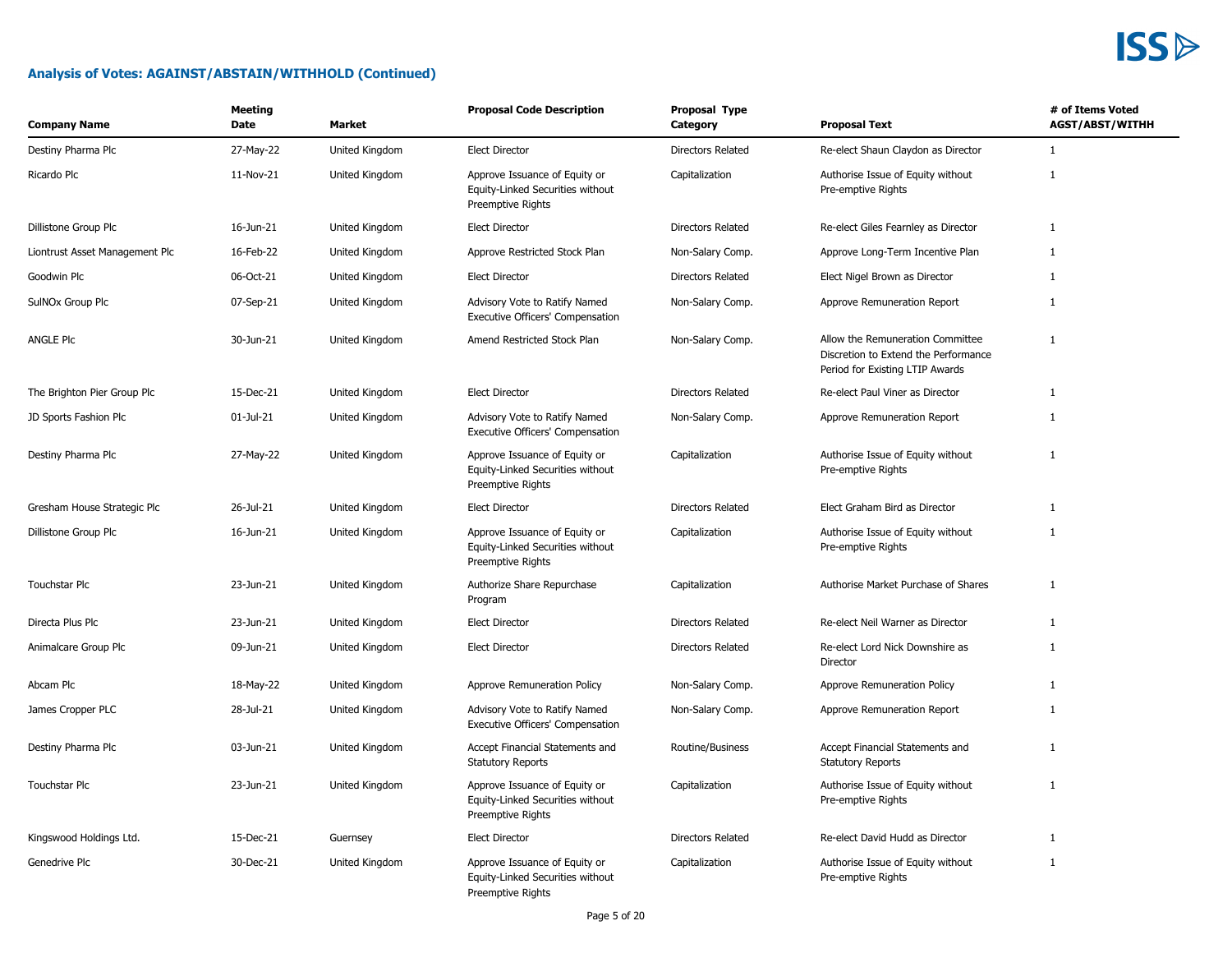| <b>Company Name</b>            | Meeting<br>Date | <b>Market</b>  | <b>Proposal Code Description</b>                                                               | Proposal Type<br>Category | <b>Proposal Text</b>                                        | # of Items Voted<br><b>AGST/ABST/WITHH</b> |
|--------------------------------|-----------------|----------------|------------------------------------------------------------------------------------------------|---------------------------|-------------------------------------------------------------|--------------------------------------------|
| Ricardo Plc                    | 11-Nov-21       | United Kingdom | Advisory Vote to Ratify Named<br>Executive Officers' Compensation                              | Non-Salary Comp.          | Approve Remuneration Report                                 | $\mathbf{1}$                               |
| SulNOx Group Plc               | 07-Sep-21       | United Kingdom | Approve Remuneration Policy                                                                    | Non-Salary Comp.          | Approve Remuneration Policy                                 | $\mathbf{1}$                               |
| <b>Immotion Group Plc</b>      | 30-Jun-21       | United Kingdom | Approve Issuance of Equity or<br>Equity-Linked Securities without<br><b>Preemptive Rights</b>  | Capitalization            | Authorise Issue of Equity without<br>Pre-emptive Rights     | $\mathbf{1}$                               |
| MaxCyte, Inc.                  | 06-Jul-21       | <b>USA</b>     | Authorize New Class of Preferred<br>Stock                                                      | Capitalization            | Authorise Issuance of Blank Check<br><b>Preferred Stock</b> | $\mathbf{1}$                               |
| Polarean Imaging Plc           | 13-Jul-21       | United Kingdom | Accept Financial Statements and<br><b>Statutory Reports</b>                                    | Routine/Business          | Accept Financial Statements and<br><b>Statutory Reports</b> | $\mathbf{1}$                               |
| Fusion Antibodies Plc          | 24-Sep-21       | United Kingdom | <b>Elect Director</b>                                                                          | <b>Directors Related</b>  | Re-elect Colin Walsh as Director                            | $\mathbf{1}$                               |
| PHSC Plc                       | 30-Sep-21       | United Kingdom | <b>Elect Director</b>                                                                          | <b>Directors Related</b>  | Re-elect Stephen King as Director                           | $\mathbf{1}$                               |
| Surgical Innovations Group Plc | 22-Jun-21       | United Kingdom | <b>Elect Director</b>                                                                          | <b>Directors Related</b>  | Re-elect Michael McMahon as Director                        | 1                                          |
| <b>ECSC Group Plc</b>          | 23-Jun-21       | United Kingdom | Accept Financial Statements and<br><b>Statutory Reports</b>                                    | Routine/Business          | Accept Financial Statements and<br><b>Statutory Reports</b> | 1                                          |
| Cohort Plc                     | 20-Sep-21       | United Kingdom | <b>Elect Director</b>                                                                          | <b>Directors Related</b>  | Re-elect Nick Prest as Director                             | $\mathbf{1}$                               |
| Abcam Plc                      | 01-Jul-21       | United Kingdom | Approve Remuneration Policy                                                                    | Non-Salary Comp.          | Approve Remuneration Policy                                 | 1                                          |
| Arbuthnot Banking Group Plc    | 25-May-22       | United Kingdom | <b>Elect Director</b>                                                                          | <b>Directors Related</b>  | Re-elect Sir Henry Angest as Director                       | 1                                          |
| SulNOx Group Plc               | 07-Sep-21       | United Kingdom | <b>Elect Director</b>                                                                          | <b>Directors Related</b>  | Re-elect Anthony Granger as Director                        | $\mathbf{1}$                               |
| PCI-PAL PLC                    | 10-Nov-21       | United Kingdom | Accept Financial Statements and<br><b>Statutory Reports</b>                                    | Routine/Business          | Accept Financial Statements and<br><b>Statutory Reports</b> | $\mathbf{1}$                               |
| Renishaw Plc                   | 24-Nov-21       | United Kingdom | <b>Elect Director</b>                                                                          | <b>Directors Related</b>  | Re-elect John Deer as Director                              | $\mathbf{1}$                               |
| JD Sports Fashion Plc          | $01 -$ Jul-21   | United Kingdom | Approve/Amend Bundled<br><b>Remuneration Plans</b>                                             | Non-Salary Comp.          | Approve Long Term Incentive Plan 2021                       | 1                                          |
| iomart Group Plc               | 31-Aug-21       | United Kingdom | Advisory Vote to Ratify Named<br>Executive Officers' Compensation                              | Non-Salary Comp.          | Approve Remuneration Report                                 | $\mathbf{1}$                               |
| Osirium Technologies Plc       | 22-Jul-21       | United Kingdom | <b>Elect Director</b>                                                                          | Directors Related         | Re-elect Simon Lee as Director                              | $\mathbf{1}$                               |
| ZOO Digital Group Plc          | 20-Sep-21       | United Kingdom | <b>Elect Director</b>                                                                          | <b>Directors Related</b>  | Re-elect Gillian Wilmot as Director                         | 1                                          |
| The Fulham Shore Plc           | 29-Sep-21       | United Kingdom | Approve Issuance of Equity or<br>Equity-Linked Securities with or<br>without Preemptive Rights | Capitalization            | Authorise Issue of Equity                                   | $\mathbf{1}$                               |
| VR Education Holdings PLC      | 23-Jul-21       | Ireland        | <b>Elect Director</b>                                                                          | Directors Related         | Re-elect Richard Cooper as Director                         | $\mathbf{1}$                               |
| Touchstar Plc                  | 23-Jun-21       | United Kingdom | Approve Issuance of Equity or<br>Equity-Linked Securities with or<br>without Preemptive Rights | Capitalization            | Authorise Issue of Equity                                   | $\mathbf{1}$                               |
| Coca-Cola HBC AG               | 22-Jun-21       | Switzerland    | Advisory Vote to Ratify Named<br>Executive Officers' Compensation                              | Non-Salary Comp.          | Approve Swiss Remuneration Report                           | $\mathbf{1}$                               |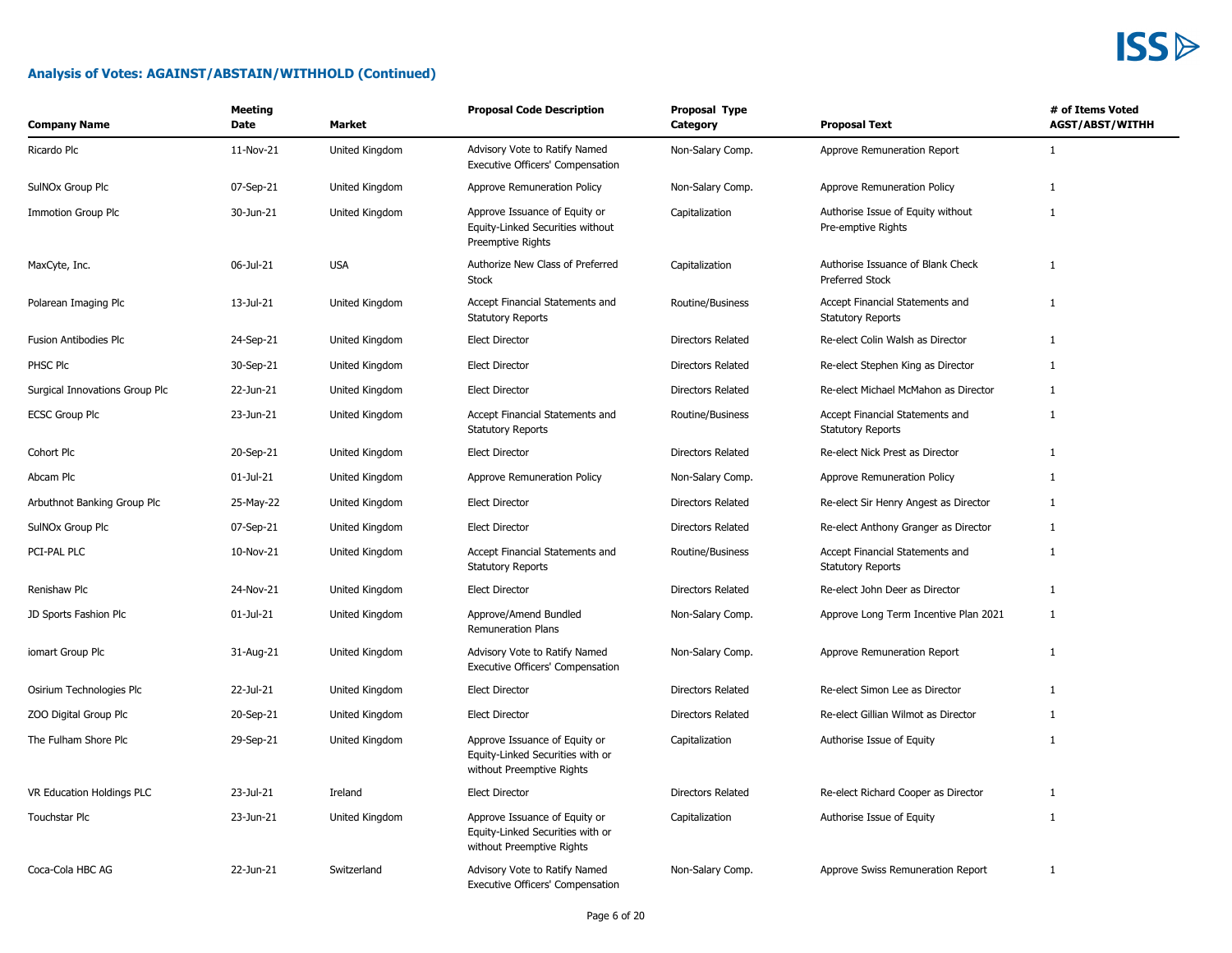| <b>Company Name</b>            | <b>Meeting</b><br>Date | Market         | <b>Proposal Code Description</b>                                                               | Proposal Type<br>Category | <b>Proposal Text</b>                                        | # of Items Voted<br><b>AGST/ABST/WITHH</b> |
|--------------------------------|------------------------|----------------|------------------------------------------------------------------------------------------------|---------------------------|-------------------------------------------------------------|--------------------------------------------|
| B&M European Value Retail SA   | 29-Jul-21              | Luxembourg     | Approve Remuneration Policy                                                                    | Non-Salary Comp.          | Approve Remuneration Policy                                 | 1                                          |
| B&M European Value Retail SA   | 29-Jul-21              | Luxembourg     | Advisory Vote to Ratify Named<br>Executive Officers' Compensation                              | Non-Salary Comp.          | Approve Remuneration Report                                 | $\mathbf{1}$                               |
| <b>AVEVA Group Plc</b>         | 07-Jul-21              | United Kingdom | <b>Elect Director</b>                                                                          | Directors Related         | Re-elect Olivier Blum as Director                           | 1                                          |
| Ricardo Plc                    | 11-Nov-21              | United Kingdom | Approve Issuance of Equity or<br>Equity-Linked Securities with or<br>without Preemptive Rights | Capitalization            | Authorise Issue of Equity                                   | 1                                          |
| Dillistone Group Plc           | 16-Jun-21              | United Kingdom | Authorize Share Repurchase<br>Program                                                          | Capitalization            | Authorise Market Purchase of Ordinary<br>Shares             | $\mathbf{1}$                               |
| ULS Technology Plc             | 17-Aug-21              | United Kingdom | Accept Financial Statements and<br><b>Statutory Reports</b>                                    | Routine/Business          | Accept Financial Statements and<br><b>Statutory Reports</b> | $\mathbf{1}$                               |
| Surgical Innovations Group Plc | 22-Jun-21              | United Kingdom | Approve Issuance of Equity or<br>Equity-Linked Securities with or<br>without Preemptive Rights | Capitalization            | Authorise Issue of Equity                                   | $\mathbf{1}$                               |
| Polarean Imaging Plc           | 13-Jul-21              | United Kingdom | Advisory Vote to Ratify Named<br>Executive Officers' Compensation                              | Non-Salary Comp.          | Approve Remuneration Report                                 | 1                                          |
| Edinburgh Investment Trust Plc | 22-Jul-21              | United Kingdom | <b>Elect Director</b>                                                                          | Directors Related         | Re-elect Victoria Hastings as Director                      | $\mathbf{1}$                               |
| The Fulham Shore Plc           | 29-Sep-21              | United Kingdom | Approve Issuance of Equity or<br>Equity-Linked Securities without<br>Preemptive Rights         | Capitalization            | Authorise Issue of Equity without<br>Pre-emptive Rights     | $\mathbf{1}$                               |
| Goodwin Plc                    | 06-Oct-21              | United Kingdom | Accept Financial Statements and<br><b>Statutory Reports</b>                                    | Routine/Business          | Accept Financial Statements and<br><b>Statutory Reports</b> | $\mathbf{1}$                               |
| Surgical Innovations Group Plc | 22-Jun-21              | United Kingdom | Adopt New Articles of<br>Association/Charter                                                   | Routine/Business          | Adopt New Articles of Association                           | $\mathbf{1}$                               |
| Hotel Chocolat Group Plc       | 25-Nov-21              | United Kingdom | <b>Elect Director</b>                                                                          | Directors Related         | Re-elect Andrew Gerrie as Director                          | $\mathbf{1}$                               |
| RUA Life Sciences Plc          | 31-Aug-21              | United Kingdom | Advisory Vote to Ratify Named<br>Executive Officers' Compensation                              | Non-Salary Comp.          | Approve Remuneration Report                                 | $\mathbf{1}$                               |
| Hardide Plc                    | 11-Mar-22              | United Kingdom | Accept Financial Statements and<br><b>Statutory Reports</b>                                    | Routine/Business          | Accept Financial Statements and<br><b>Statutory Reports</b> | $\mathbf{1}$                               |
| Directa Plus Plc               | 23-Jun-21              | United Kingdom | <b>Elect Director</b>                                                                          | <b>Directors Related</b>  | Re-elect David Gann as Director                             | $\mathbf{1}$                               |
| <b>ANGLE PIC</b>               | 30-Jun-21              | United Kingdom | Approve Remuneration Policy                                                                    | Non-Salary Comp.          | Approve Remuneration Policy                                 | 1                                          |
| Gresham House Strategic Plc    | 26-Jul-21              | United Kingdom | <b>Elect Director</b>                                                                          | Directors Related         | Re-elect Charles Berry as Director                          | $\mathbf{1}$                               |
| <b>Brickability Group Plc</b>  | 07-Sep-21              | United Kingdom | <b>Elect Director</b>                                                                          | <b>Directors Related</b>  | Re-elect John Richards as Director                          | $\mathbf{1}$                               |
| Surgical Innovations Group Plc | 22-Jun-21              | United Kingdom | Approve Issuance of Equity or<br>Equity-Linked Securities without<br>Preemptive Rights         | Capitalization            | Authorise Issue of Equity without<br>Pre-emptive Rights     | $\mathbf{1}$                               |
| James Halstead Plc             | 18-Nov-21              | United Kingdom | <b>Elect Director</b>                                                                          | Directors Related         | Re-elect Anthony Wild as Director                           | 1                                          |
| Merit Group Plc                | 30-Sep-21              | United Kingdom | <b>Elect Director</b>                                                                          | Directors Related         | Re-elect Angela Entwistle as Director                       | $\mathbf{1}$                               |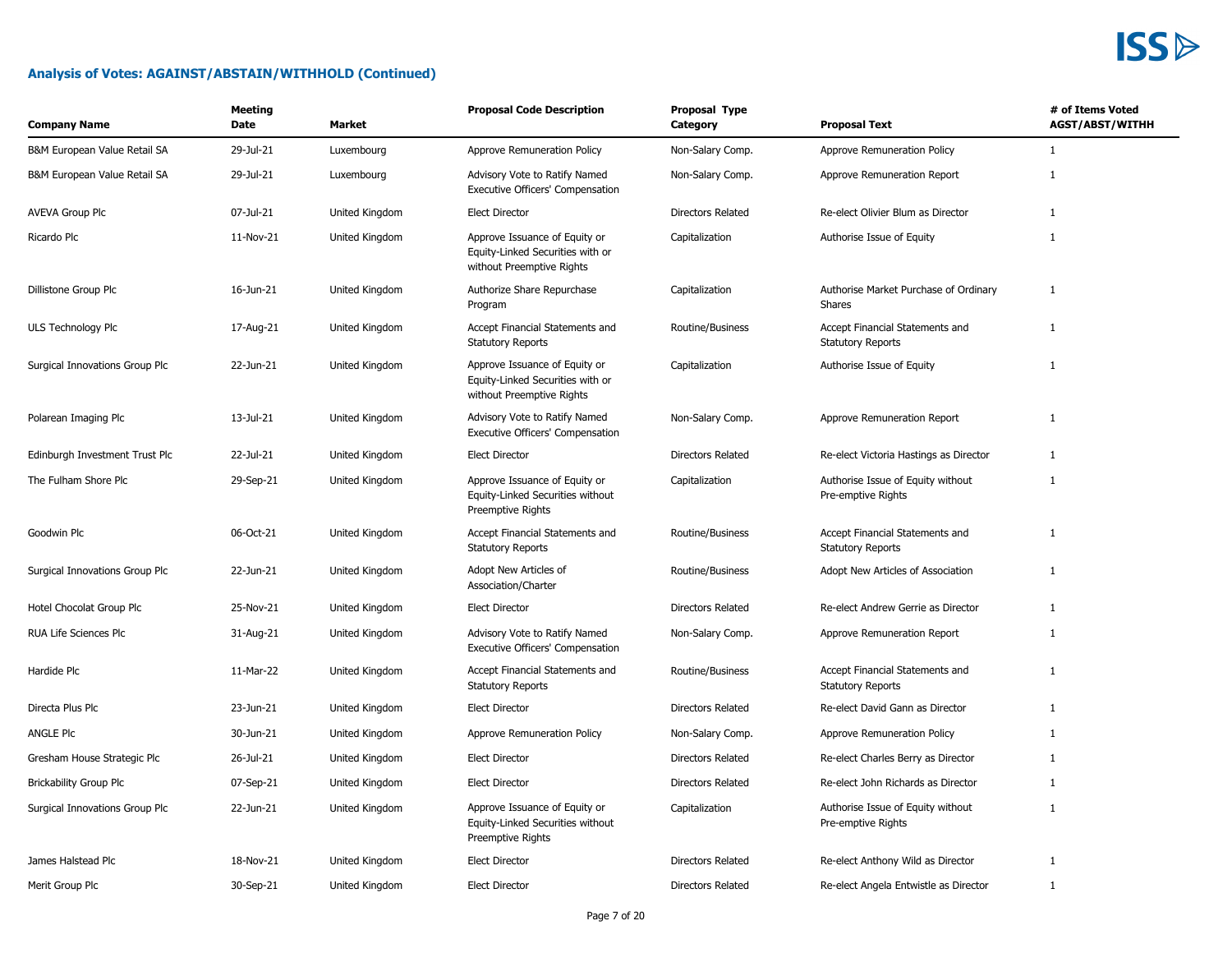| <b>Company Name</b>         | <b>Meeting</b><br><b>Date</b> | <b>Market</b>   | <b>Proposal Code Description</b>                                                              | Proposal Type<br>Category | <b>Proposal Text</b>                                                                                                                   | # of Items Voted<br><b>AGST/ABST/WITHH</b> |
|-----------------------------|-------------------------------|-----------------|-----------------------------------------------------------------------------------------------|---------------------------|----------------------------------------------------------------------------------------------------------------------------------------|--------------------------------------------|
| Avacta Group Plc            | 28-Jun-21                     | United Kingdom  | <b>Elect Director</b>                                                                         | Directors Related         | Re-elect Dr Eliot Forster as Director                                                                                                  | $\mathbf{1}$                               |
| Vp Plc                      | 22-Jul-21                     | United Kingdom  | <b>Elect Director</b>                                                                         | <b>Directors Related</b>  | Re-elect Jeremy Pilkington as Director                                                                                                 | 1                                          |
| ANGLE Plc                   | 30-Jun-21                     | United Kingdom  | Amend Executive Share Option<br>Plan                                                          | Non-Salary Comp.          | Allow the Remuneration Committee<br>Discretion to Extend the Expiry of Share<br>Options                                                | $\mathbf{1}$                               |
| MaxCyte, Inc.               | 06-Jul-21                     | <b>USA</b>      | Amend Articles Board-Related                                                                  | Directors Related         | Amend Certificate of Incorporation Re:<br>Removal of Provisions Allowing<br>Stockholders to Vote to Remove a<br>Director Without Cause | $\mathbf{1}$                               |
| PHSC Plc                    | 30-Sep-21                     | United Kingdom  | Approve Issuance of Equity or<br>Equity-Linked Securities without<br>Preemptive Rights        | Capitalization            | Authorise Issue of Equity without<br>Pre-emptive Rights                                                                                | $\mathbf{1}$                               |
| Falanx Group Ltd.           | 07-Dec-21                     | Virgin Isl (UK) | Advisory Vote to Ratify Named<br>Executive Officers' Compensation                             | Non-Salary Comp.          | Approve Remuneration Committee<br>Report                                                                                               | $\mathbf{1}$                               |
| Abcam Plc                   | $01$ -Jul-21                  | United Kingdom  | Approve Restricted Stock Plan                                                                 | Non-Salary Comp.          | Approve Profitable Growth Incentive<br>Plan                                                                                            | $\mathbf{1}$                               |
| Somero Enterprises, Inc.    | 15-Jun-21                     | <b>USA</b>      | <b>Elect Director</b>                                                                         | <b>Directors Related</b>  | Elect Director John (Jack) Cooney                                                                                                      | 1                                          |
| Autins Group Plc            | 17-Mar-22                     | United Kingdom  | Accept Financial Statements and<br><b>Statutory Reports</b>                                   | Routine/Business          | Accept Financial Statements and<br><b>Statutory Reports</b>                                                                            | $\mathbf{1}$                               |
| <b>GETECH Group Plc</b>     | 30-Jun-21                     | United Kingdom  | <b>Elect Director</b>                                                                         | Directors Related         | Re-elect Stuart Paton as Director                                                                                                      | $\mathbf{1}$                               |
| Osirium Technologies Plc    | 22-Jul-21                     | United Kingdom  | Approve Issuance of Equity or<br>Equity-Linked Securities without<br>Preemptive Rights        | Capitalization            | Authorise Issue of Equity without<br>Pre-emptive Rights                                                                                | $\mathbf{1}$                               |
| Destiny Pharma Plc          | 03-Jun-21                     | United Kingdom  | Approve Issuance of Equity or<br>Equity-Linked Securities without<br><b>Preemptive Rights</b> | Capitalization            | Authorise Issue of Equity without<br>Pre-emptive Rights                                                                                | $\mathbf{1}$                               |
| Kingswood Holdings Ltd.     | 15-Dec-21                     | Guernsey        | <b>Elect Director</b>                                                                         | Directors Related         | Re-elect Jonathan Massing as Director                                                                                                  | $\mathbf{1}$                               |
| Hardide Plc                 | 11-Mar-22                     | United Kingdom  | Approve Issuance of Equity or<br>Equity-Linked Securities without<br>Preemptive Rights        | Capitalization            | Authorise Issue of Equity without<br>Pre-emptive Rights                                                                                | $\mathbf{1}$                               |
| Distil Plc                  | 15-Jul-21                     | United Kingdom  | <b>Elect Director</b>                                                                         | <b>Directors Related</b>  | Re-elect Shaun Claydon as Director                                                                                                     | 1                                          |
| Osirium Technologies Plc    | 22-Jul-21                     | United Kingdom  | Accept Financial Statements and<br><b>Statutory Reports</b>                                   | Routine/Business          | Accept Financial Statements and<br><b>Statutory Reports</b>                                                                            | $\mathbf{1}$                               |
| Omega Diagnostics Group Plc | 15-Sep-21                     | United Kingdom  | <b>Elect Director</b>                                                                         | Directors Related         | Re-elect William Rhodes as Director                                                                                                    | $\mathbf{1}$                               |
| Frontier Developments Plc   | 27-Oct-21                     | United Kingdom  | <b>Elect Director</b>                                                                         | Directors Related         | Re-elect David Walsh as Director                                                                                                       | $\mathbf{1}$                               |
| Distil Plc                  | 15-Jul-21                     | United Kingdom  | Approve Issuance of Equity or<br>Equity-Linked Securities without<br><b>Preemptive Rights</b> | Capitalization            | Authorise Issue of Equity without<br>Pre-emptive Rights                                                                                | $\mathbf{1}$                               |
| Renishaw Plc                | 24-Nov-21                     | United Kingdom  | <b>Elect Director</b>                                                                         | Directors Related         | Re-elect Sir David McMurtry as Director                                                                                                | $\mathbf{1}$                               |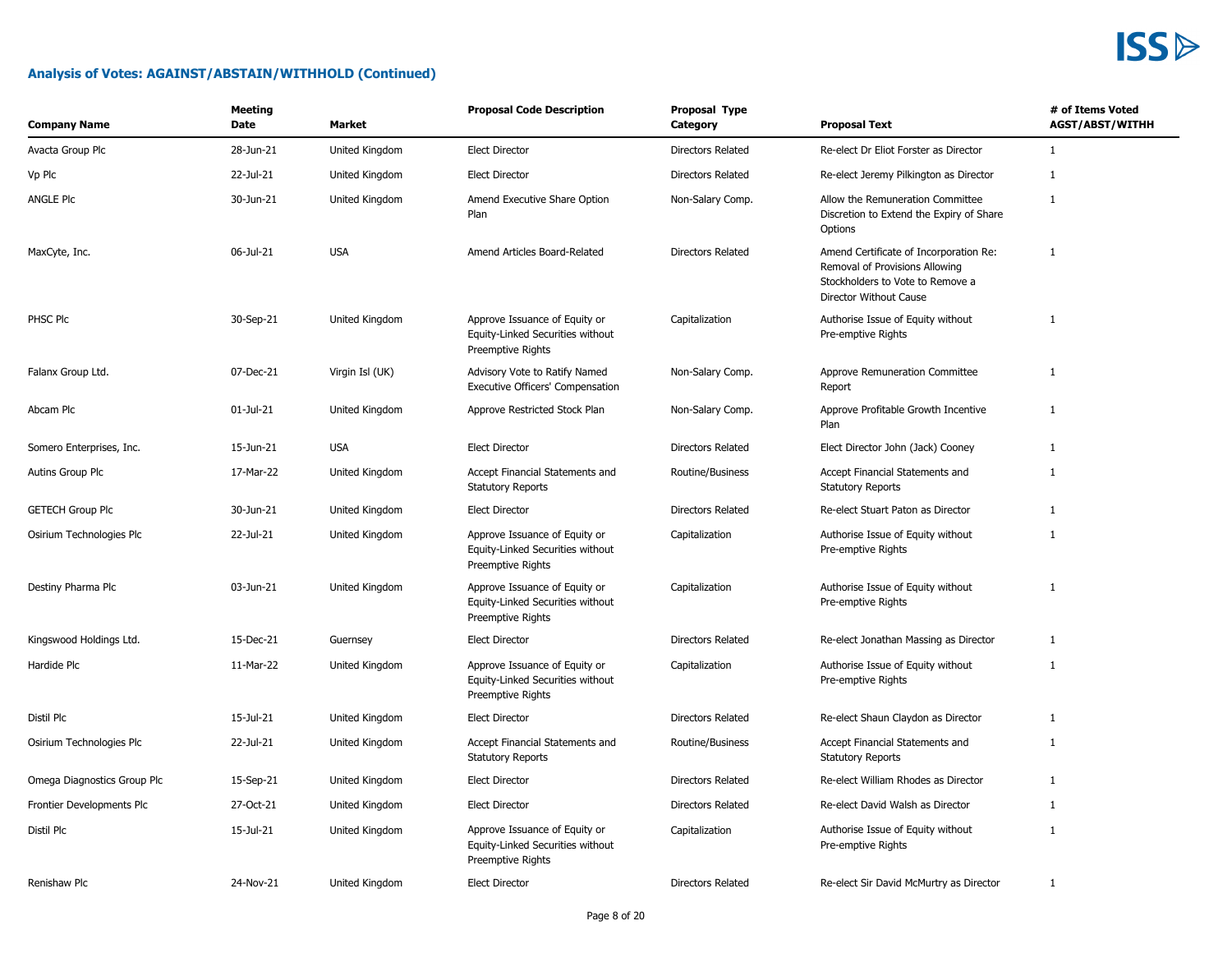

| <b>Company Name</b>            | Meeting<br>Date | Market         | <b>Proposal Code Description</b>                                                               | Proposal Type<br>Category | <b>Proposal Text</b>                                    | # of Items Voted<br><b>AGST/ABST/WITHH</b> |
|--------------------------------|-----------------|----------------|------------------------------------------------------------------------------------------------|---------------------------|---------------------------------------------------------|--------------------------------------------|
| <b>GETECH Group Plc</b>        | 30-Jun-21       | United Kingdom | Approve Issuance of Equity or<br>Equity-Linked Securities without<br>Preemptive Rights         | Capitalization            | Authorise Issue of Equity without<br>Pre-emptive Rights | $\mathbf{1}$                               |
| Vp Plc                         | 22-Jul-21       | United Kingdom | <b>Elect Director</b>                                                                          | Directors Related         | Re-elect Stephen Rogers as Director                     | $\mathbf{1}$                               |
| JD Sports Fashion Plc          | 01-Jul-21       | United Kingdom | Approve Remuneration Policy                                                                    | Non-Salary Comp.          | Approve Remuneration Policy                             | 1                                          |
| The Alumasc Group Plc          | 21-Oct-21       | United Kingdom | Elect Director                                                                                 | <b>Directors Related</b>  | Re-elect Jon Pither as Director                         | 1                                          |
| Surgical Innovations Group Plc | 22-Jun-21       | United Kingdom | <b>Elect Director</b>                                                                          | Directors Related         | Re-elect Nigel Rogers as Director                       | $\mathbf{1}$                               |
| Touchstar Plc                  | 23-Jun-21       | United Kingdom | <b>Elect Director</b>                                                                          | <b>Directors Related</b>  | Re-elect Ian Martin as Director                         | 1                                          |
| SulNOx Group Plc               | 07-Sep-21       | United Kingdom | <b>Elect Director</b>                                                                          | Directors Related         | Re-elect Radu Florescu as Director                      | $\mathbf{1}$                               |
| PCI-PAL PLC                    | 10-Nov-21       | United Kingdom | <b>Elect Director</b>                                                                          | <b>Directors Related</b>  | Re-elect Simon Wilson as Director                       | $\mathbf{1}$                               |
| Omega Diagnostics Group Plc    | 15-Sep-21       | United Kingdom | <b>Elect Director</b>                                                                          | Directors Related         | Elect Simon Douglas as Director                         | 1                                          |
| Avacta Group Plc               | 28-Jun-21       | United Kingdom | Advisory Vote to Ratify Named<br>Executive Officers' Compensation                              | Non-Salary Comp.          | Approve Remuneration Report                             | $\mathbf{1}$                               |
| Osirium Technologies Plc       | 22-Jul-21       | United Kingdom | Approve Issuance of Equity or<br>Equity-Linked Securities with or<br>without Preemptive Rights | Capitalization            | Authorise Issue of Equity                               | $\mathbf{1}$                               |
| Abcam Plc                      | 18-May-22       | United Kingdom | Advisory Vote to Ratify Named<br>Executive Officers' Compensation                              | Non-Salary Comp.          | Approve Remuneration Report                             | $\mathbf{1}$                               |
| Clarkson Plc                   | 11-May-22       | United Kingdom | Advisory Vote to Ratify Named<br>Executive Officers' Compensation                              | Non-Salary Comp.          | Approve Remuneration Report                             | $\mathbf{1}$                               |
| Bodycote Plc                   | 25-May-22       | United Kingdom | Approve Remuneration Policy                                                                    | Non-Salary Comp.          | Approve Remuneration Policy                             | $\mathbf{1}$                               |
| VR Education Holdings PLC      | 23-Jul-21       | Ireland        | Approve Issuance of Equity or<br>Equity-Linked Securities with or<br>without Preemptive Rights | Capitalization            | Authorise Issue of Equity                               | $\mathbf{1}$                               |
| Cohort Plc                     | 20-Sep-21       | United Kingdom | Advisory Vote to Ratify Named<br>Executive Officers' Compensation                              | Non-Salary Comp.          | Approve Remuneration Report                             | $\mathbf{1}$                               |
| The Brighton Pier Group Plc    | 15-Dec-21       | United Kingdom | <b>Elect Director</b>                                                                          | Directors Related         | Re-elect Luke Johnson as Director                       | 1                                          |
| Kingswood Holdings Ltd.        | 15-Dec-21       | Guernsey       | Approve Issuance of Equity or<br>Equity-Linked Securities without<br>Preemptive Rights         | Capitalization            | Authorise Issue of Equity without<br>Pre-emptive Rights | $\mathbf{1}$                               |
| Coca-Cola HBC AG               | 22-Jun-21       | Switzerland    | Advisory Vote to Ratify Named<br>Executive Officers' Compensation                              | Non-Salary Comp.          | Approve UK Remuneration Report                          | 1                                          |
| VR Education Holdings PLC      | 23-Jul-21       | Ireland        | Approve Issuance of Equity or<br>Equity-Linked Securities without<br>Preemptive Rights         | Capitalization            | Authorise Issue of Equity without<br>Pre-emptive Rights | $\mathbf{1}$                               |
| ZOO Digital Group Plc          | 20-Sep-21       | United Kingdom | Advisory Vote to Ratify Named<br>Executive Officers' Compensation                              | Non-Salary Comp.          | Approve Remuneration Report                             | $\mathbf{1}$                               |
| Somero Enterprises, Inc.       | 15-Jun-21       | <b>USA</b>     | <b>Elect Director</b>                                                                          | Directors Related         | Elect Director Howard Hohmann                           | $\mathbf{1}$                               |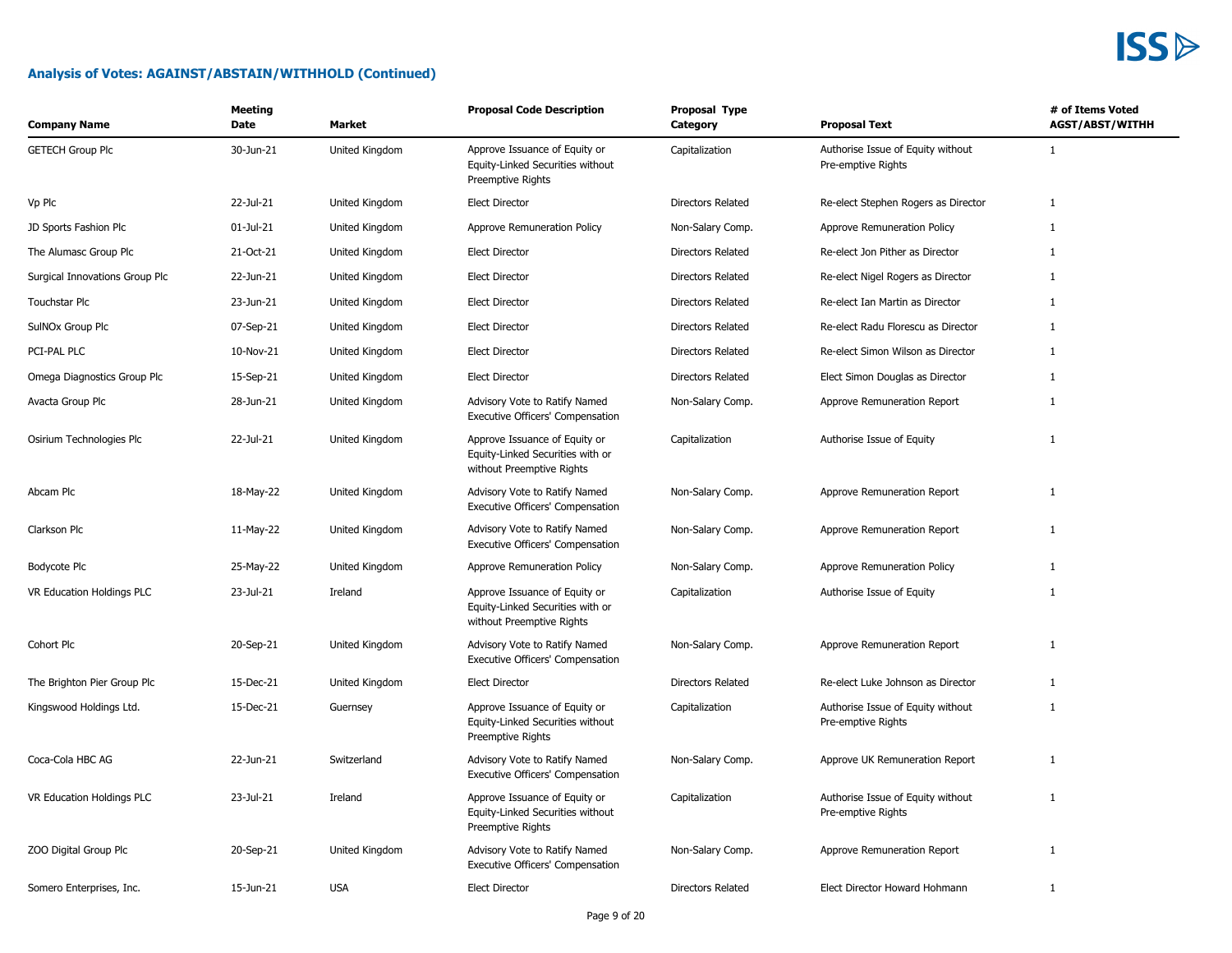### **Analysis of Votes: AGAINST/ABSTAIN/WITHHOLD (Continued)**

| <b>Company Name</b>            | <b>Meeting</b><br>Date | Market         | <b>Proposal Code Description</b>                                         | <b>Proposal Type</b><br>Category | <b>Proposal Text</b>                                        | # of Items Voted<br><b>AGST/ABST/WITHH</b> |
|--------------------------------|------------------------|----------------|--------------------------------------------------------------------------|----------------------------------|-------------------------------------------------------------|--------------------------------------------|
| Jet2 Plc                       | 02-Sep-21              | United Kingdom | <b>Elect Director</b>                                                    | Directors Related                | Re-elect Richard Green as Director                          |                                            |
| Liontrust Asset Management Plc | 16-Feb-22              | United Kingdom | Approve Remuneration Policy                                              | Non-Salary Comp.                 | Approve Remuneration Policy                                 |                                            |
| <b>Fusion Antibodies Plc</b>   | 24-Sep-21              | United Kingdom | <b>Elect Director</b>                                                    | <b>Directors Related</b>         | Re-elect Dr Alan Mawson as Director                         |                                            |
| Frontier Developments Plc      | 27-Oct-21              | United Kingdom | <b>Elect Director</b>                                                    | Directors Related                | Re-elect David Gammon as Director                           |                                            |
| Distil Plc                     | 15-Jul-21              | United Kingdom | Accept Financial Statements and<br><b>Statutory Reports</b>              | Routine/Business                 | Accept Financial Statements and<br><b>Statutory Reports</b> |                                            |
| VR Education Holdings PLC      | 23-Jul-21              | Ireland        | <b>Elect Director</b>                                                    | <b>Directors Related</b>         | Re-elect Praveen Gupta as Director                          | 1                                          |
| Avingtrans Plc                 | 18-Nov-21              | United Kingdom | Accept Financial Statements and<br><b>Statutory Reports</b>              | Routine/Business                 | Accept Financial Statements and<br><b>Statutory Reports</b> |                                            |
| <b>Immotion Group Plc</b>      | 30-Jun-21              | United Kingdom | Accept Financial Statements and<br><b>Statutory Reports</b>              | Routine/Business                 | Accept Financial Statements and<br><b>Statutory Reports</b> |                                            |
| <b>RUA Life Sciences Plc</b>   | 31-Aug-21              | United Kingdom | <b>Elect Director</b>                                                    | <b>Directors Related</b>         | Re-elect David Richmond as Director                         | 1                                          |
| SulNOx Group Plc               | 07-Sep-21              | United Kingdom | <b>Elect Director</b>                                                    | Directors Related                | Elect Kiesha Robinson as Director                           | $\mathbf{1}$                               |
| Oncimmune Holdings Plc         | 26-Nov-21              | United Kingdom | Advisory Vote to Ratify Named<br><b>Executive Officers' Compensation</b> | Non-Salary Comp.                 | Approve Remuneration Report                                 |                                            |
| Kingswood Holdings Ltd.        | 15-Dec-21              | Guernsey       | Adopt New Articles of<br>Association/Charter                             | Routine/Business                 | Adopt New Articles of Association                           |                                            |
| Allied Minds Plc               | 05-Apr-22              | United Kingdom | Removal of Existing Board<br>Directors                                   | SH-Dirs' Related                 | Remove Harry Rein as Director                               |                                            |

### **Analysis of Votes Against Policy**

| <b>Company Name</b>                     | Meeting<br>Date | Market         | <b>Proposal Code</b><br><b>Description</b>                           | <b>Proposal Type</b><br>Category | <b>Proposal Text</b>                 | # of items voted AGST<br><b>Policy</b> |
|-----------------------------------------|-----------------|----------------|----------------------------------------------------------------------|----------------------------------|--------------------------------------|----------------------------------------|
| The City Pub Group Plc                  | 28-Jun-21       | United Kingdom | <b>Elect Director</b>                                                | Directors Related                | Re-elect Richard Roberts as Director |                                        |
| Access Intelligence Plc                 | 25-May-22       | United Kingdom | <b>Elect Director</b>                                                | Directors Related                | Re-elect Chris Pilling as Director   |                                        |
| Alpha FX Group Plc                      | 05-May-22       | United Kingdom | Advisory Vote to Ratify<br>Named Executive Officers'<br>Compensation | Non-Salary Comp.                 | Approve Remuneration Report          |                                        |
| <b>Braemar Shipping Services</b><br>Plc | 26-Aug-21       | United Kingdom | Advisory Vote to Ratify<br>Named Executive Officers'<br>Compensation | Non-Salary Comp.                 | Approve Remuneration Report          |                                        |
| Renalytix Plc                           | 17-Dec-21       | United Kingdom | Advisory Vote to Ratify<br>Named Executive Officers'<br>Compensation | Non-Salary Comp.                 | Approve Remuneration Report          |                                        |
| Telecom Plus Plc                        | 22-Jul-21       | United Kingdom | <b>Elect Director</b>                                                | Directors Related                | Re-elect Julian Schild as Director   |                                        |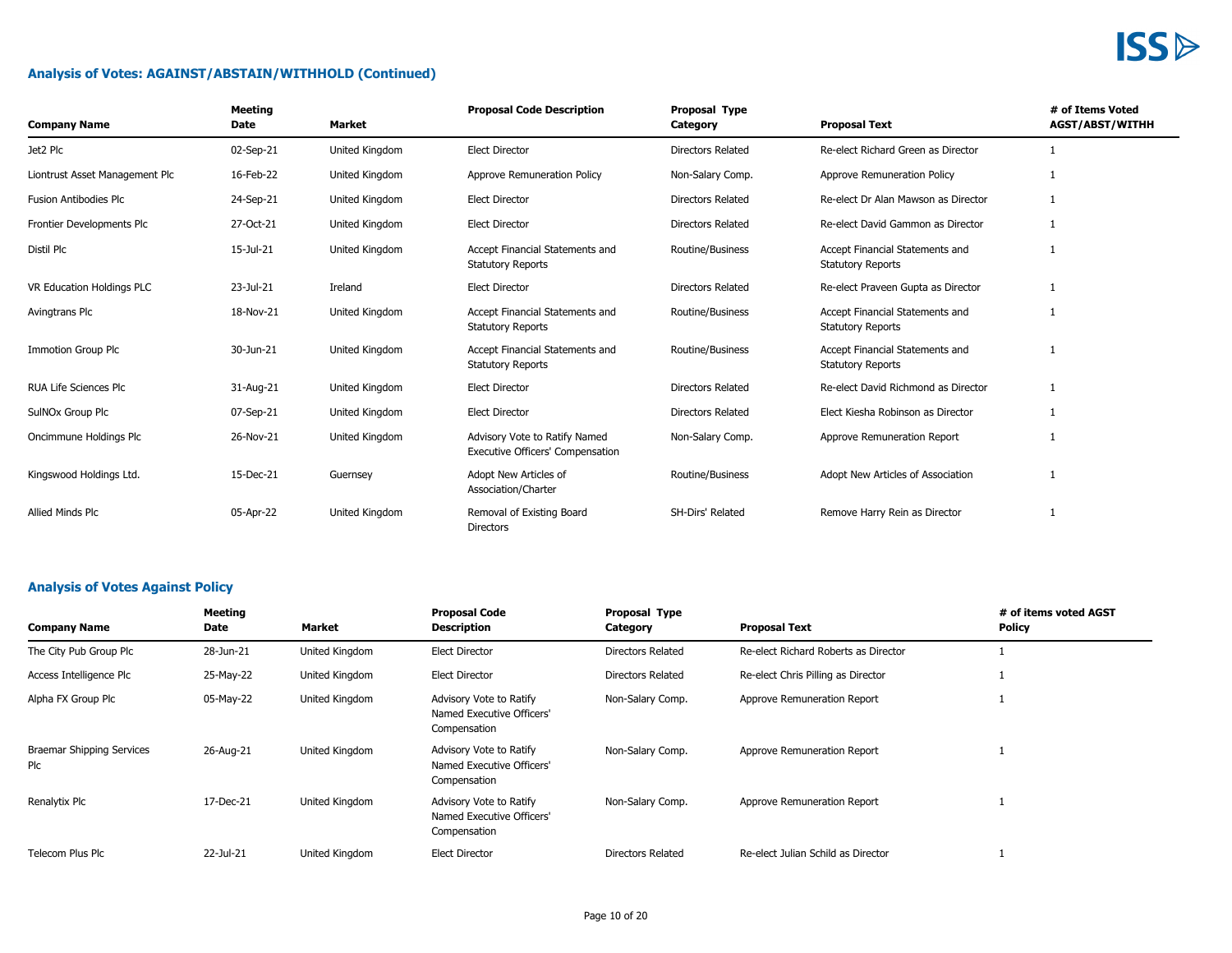### **Analysis of Votes Against Policy (Continued)**

| <b>Company Name</b>                     | Meeting<br>Date | Market         | <b>Proposal Code</b><br><b>Description</b>                                                        | <b>Proposal Type</b><br>Category | <b>Proposal Text</b>                                                                                                     | # of items voted AGST<br>Policy |
|-----------------------------------------|-----------------|----------------|---------------------------------------------------------------------------------------------------|----------------------------------|--------------------------------------------------------------------------------------------------------------------------|---------------------------------|
| Verditek Plc                            | 29-Jul-21       | United Kingdom | Approve Remuneration of<br>Directors and/or<br><b>Committee Members</b>                           | <b>Directors Related</b>         | Approve Directors' Remuneration                                                                                          | 1                               |
| The Independent Investment<br>Trust PLC | 24-Mar-22       | United Kingdom | <b>Elect Director</b>                                                                             | Directors Related                | Re-elect James Ferguson as Director                                                                                      | 1                               |
| Vp Plc                                  | 22-Jul-21       | United Kingdom | Advisory Vote to Ratify<br>Named Executive Officers'<br>Compensation                              | Non-Salary Comp.                 | Approve Remuneration Report                                                                                              | $\mathbf{1}$                    |
| Access Intelligence Plc                 | 25-May-22       | United Kingdom | <b>Elect Director</b>                                                                             | Directors Related                | Re-elect Christopher Satterthwaite as Director                                                                           | $\mathbf{1}$                    |
| Gresham House Strategic Plc             | 26-Jul-21       | United Kingdom | <b>Elect Director</b>                                                                             | Directors Related                | Elect Graham Bird as Director                                                                                            | 1                               |
| Escape Hunt Plc                         | 22-Nov-21       | United Kingdom | Amend<br>Articles/Bylaws/Charter --<br>Non-Routine                                                | Routine/Business                 | Amend Articles of Association                                                                                            | $\mathbf{1}$                    |
| Jet2 Plc                                | 02-Sep-21       | United Kingdom | Approve Issuance of Equity<br>or Equity-Linked Securities<br>without Preemptive Rights            | Capitalization                   | Authorise Issue of Equity without Pre-emptive<br>Rights in Connection with an Acquisition or<br>Other Capital Investment | $\mathbf{1}$                    |
| Jet2 Plc                                | 02-Sep-21       | United Kingdom | Approve Issuance of Equity<br>or Equity-Linked Securities<br>with or without Preemptive<br>Rights | Capitalization                   | Authorise Issue of Equity                                                                                                | $\mathbf{1}$                    |
| The British Honey Co. Plc               | 23-Jul-21       | United Kingdom | <b>Elect Director</b>                                                                             | Directors Related                | Elect Geoffrey Lennox as Director                                                                                        | $\mathbf{1}$                    |
| MaxCyte, Inc.                           | 29-Oct-21       | <b>USA</b>     | <b>Elect Director</b>                                                                             | Directors Related                | Re-elect Will Brooke as Director                                                                                         | $\mathbf{1}$                    |
| MaxCyte, Inc.                           | 29-Oct-21       | <b>USA</b>     | <b>Elect Director</b>                                                                             | Directors Related                | Re-elect John Johnston as Director                                                                                       | $\mathbf{1}$                    |
| The Gabelli Value Plus+<br>Trust        | 12-Jul-21       | United Kingdom | Approve Continuation of<br>Company as Investment<br>Trust                                         | Routine/Business                 | Approve Continuation of Company as<br>Presently Constituted                                                              | $\mathbf{1}$                    |
| Caledonia Investments Plc               | 21-Jul-21       | United Kingdom | Waive Requirement for<br>Mandatory Offer to All<br>Shareholders                                   | Reorg. and Mergers               | Approve Waiver on Tender-Bid Requirement                                                                                 | 1                               |
| Augean Plc                              | 16-Jun-21       | United Kingdom | <b>Elect Director</b>                                                                             | Directors Related                | Re-elect Jim Meredith as Director                                                                                        | $\mathbf{1}$                    |
| Microsaic Systems Plc                   | 17-Jun-21       | United Kingdom | <b>Elect Director</b>                                                                             | Directors Related                | Re-elect Gerard Brandon as Director                                                                                      | 1                               |
| The Gabelli Value Plus+<br>Trust        | 12-Jul-21       | United Kingdom | <b>Elect Director</b>                                                                             | Directors Related                | Re-elect Christopher Mills as Director                                                                                   | $\mathbf{1}$                    |
| MaxCyte, Inc.                           | 29-Oct-21       | <b>USA</b>     | Approve Qualified<br>Employee Stock Purchase<br>Plan                                              | Non-Salary Comp.                 | Approve Employee Stock Purchase Plan                                                                                     | $\mathbf{1}$                    |
| Telecom Plus Plc                        | 22-Jul-21       | United Kingdom | <b>Elect Director</b>                                                                             | Directors Related                | Re-elect Charles Wigoder as Director                                                                                     | $\mathbf{1}$                    |
| Edinburgh Investment Trust<br>Plc       | 22-Jul-21       | United Kingdom | <b>Elect Director</b>                                                                             | Directors Related                | Re-elect Victoria Hastings as Director                                                                                   | $\mathbf{1}$                    |
| Microsaic Systems Plc                   | 17-Jun-21       | United Kingdom | Adopt New Articles of<br>Association/Charter                                                      | Routine/Business                 | Adopt New Articles of Association                                                                                        | $\mathbf{1}$                    |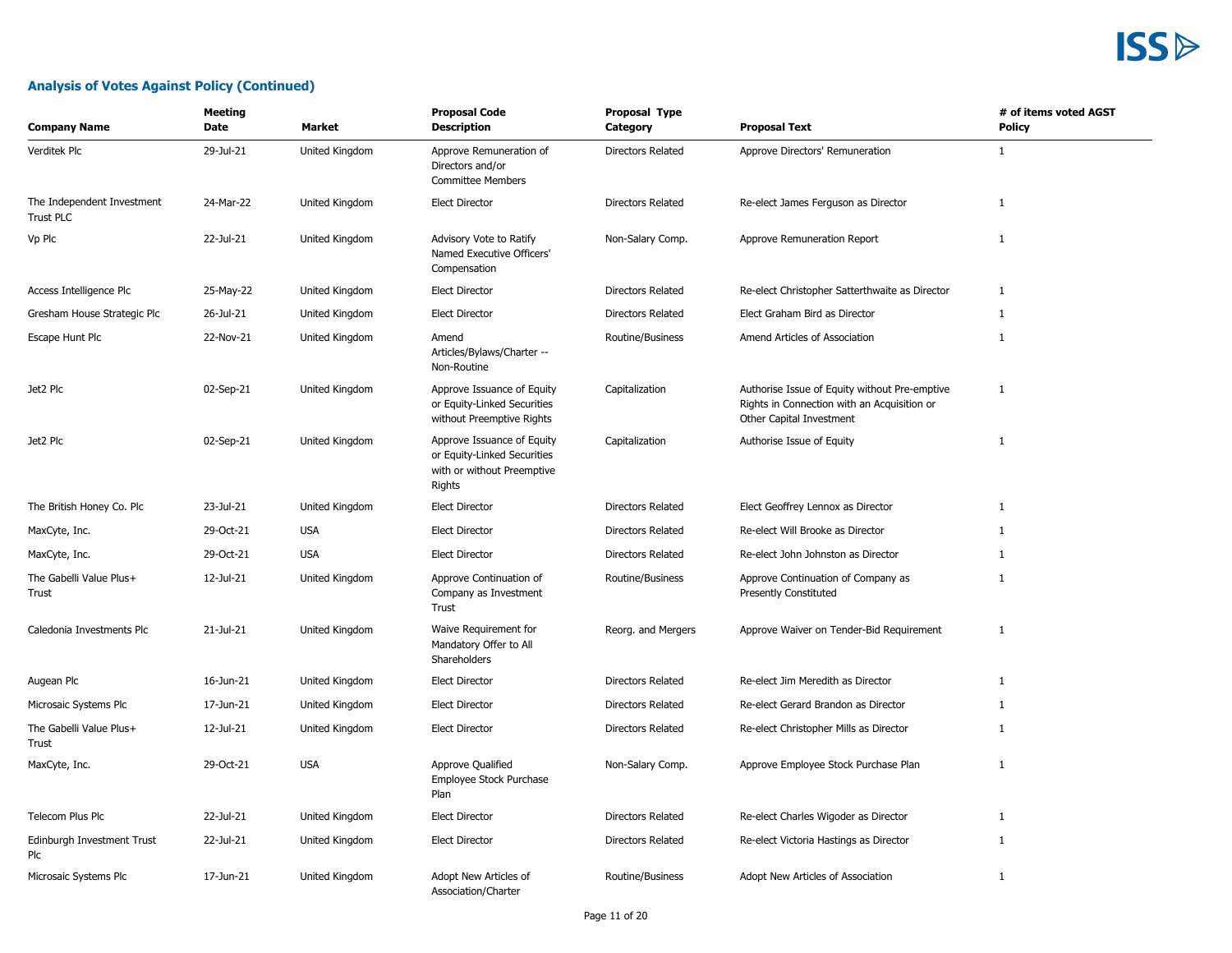### **Analysis of Votes Against Policy (Continued)**

| <b>Company Name</b>                            | Meeting<br>Date | Market         | <b>Proposal Code</b><br><b>Description</b>                                             | Proposal Type<br>Category | <b>Proposal Text</b>                                    | # of items voted AGST<br>Policy |
|------------------------------------------------|-----------------|----------------|----------------------------------------------------------------------------------------|---------------------------|---------------------------------------------------------|---------------------------------|
| The Independent Investment<br><b>Trust PLC</b> | 24-Mar-22       | United Kingdom | <b>Elect Director</b>                                                                  | Directors Related         | Re-elect Robert Laing as Director                       | 1                               |
| JD Sports Fashion Plc                          | 01-Jul-21       | United Kingdom | <b>Elect Director</b>                                                                  | Directors Related         | Re-elect Peter Cowgill as Director                      | 1                               |
| Augean Plc                                     | 16-Jun-21       | United Kingdom | <b>Elect Director</b>                                                                  | Directors Related         | Re-elect Roger McDowell as Director                     | 1                               |
| Telecom Plus Plc                               | 22-Jul-21       | United Kingdom | <b>Elect Director</b>                                                                  | Directors Related         | Re-elect Melvin Lawson as Director                      | 1                               |
| Aberdeen Latin American<br>Income Fund Ltd.    | 20-Dec-21       | <b>Jersey</b>  | <b>Elect Director</b>                                                                  | <b>Directors Related</b>  | Re-elect Richard Prosser as Director                    | 1                               |
| Gresham House Strategic Plc                    | 26-Jul-21       | United Kingdom | <b>Elect Director</b>                                                                  | Directors Related         | Re-elect Charles Berry as Director                      | 1                               |
| Verditek Plc                                   | 29-Jul-21       | United Kingdom | <b>Elect Director</b>                                                                  | <b>Directors Related</b>  | Re-elect Lord David Willetts as Director                | 1                               |
| Eckoh Plc                                      | 01-Sep-21       | United Kingdom | Adopt New Articles of<br>Association/Charter                                           | Routine/Business          | Adopt New Articles of Association                       | 1                               |
| MaxCyte, Inc.                                  | 29-Oct-21       | <b>USA</b>     | Approve Omnibus Stock<br>Plan                                                          | Non-Salary Comp.          | Approve Equity Incentive Plan                           | $\mathbf{1}$                    |
| Keystone Law Group Plc                         | 05-Jul-21       | United Kingdom | <b>Elect Director</b>                                                                  | Directors Related         | Re-elect Simon Philips as Director                      | 1                               |
| <b>RWS Holdings Plc</b>                        | 23-Feb-22       | United Kingdom | <b>Elect Director</b>                                                                  | <b>Directors Related</b>  | Re-elect Andrew Brode as Director                       | $\mathbf{1}$                    |
| The British Honey Co. Plc                      | 23-Jul-21       | United Kingdom | <b>Elect Director</b>                                                                  | Directors Related         | Elect Michael Williams as Director                      | 1                               |
| Renalytix Plc                                  | 17-Dec-21       | United Kingdom | Approve Remuneration<br>Policy                                                         | Non-Salary Comp.          | Approve Remuneration Policy                             | 1                               |
| MaxCyte, Inc.                                  | 29-Oct-21       | <b>USA</b>     | <b>Elect Director</b>                                                                  | Directors Related         | Re-elect Dr Richard Douglas as Director                 | $\mathbf{1}$                    |
| Epwin Group Plc                                | 24-May-22       | United Kingdom | <b>Accept Financial</b><br>Statements and Statutory<br>Reports                         | Routine/Business          | Accept Financial Statements and Statutory<br>Reports    | $\mathbf{1}$                    |
| Jet2 Plc                                       | 02-Sep-21       | United Kingdom | Approve Issuance of Equity<br>or Equity-Linked Securities<br>without Preemptive Rights | Capitalization            | Authorise Issue of Equity without Pre-emptive<br>Rights | 1                               |
| James Cropper PLC                              | 28-Jul-21       | United Kingdom | <b>Elect Director</b>                                                                  | Directors Related         | Re-elect Mark Cropper as Director                       | 1                               |
| Microsaic Systems Plc                          | 17-Jun-21       | United Kingdom | Approve Issuance of Equity<br>or Equity-Linked Securities<br>without Preemptive Rights | Capitalization            | Authorise Issue of Equity without Pre-emptive<br>Rights | 1                               |
| Games Workshop Group Plc                       | 15-Sep-21       | United Kingdom | Advisory Vote to Ratify<br>Named Executive Officers'<br>Compensation                   | Non-Salary Comp.          | Approve Remuneration Report                             | 1                               |
| The British Honey Co. Plc                      | 23-Jul-21       | United Kingdom | <b>Accept Financial</b><br>Statements and Statutory<br>Reports                         | Routine/Business          | Accept Financial Statements and Statutory<br>Reports    | 1                               |
| Verditek Plc                                   | 29-Jul-21       | United Kingdom | Approve Issuance of Equity<br>or Equity-Linked Securities<br>without Preemptive Rights | Capitalization            | Authorise Issue of Equity without Pre-emptive<br>Rights | 1                               |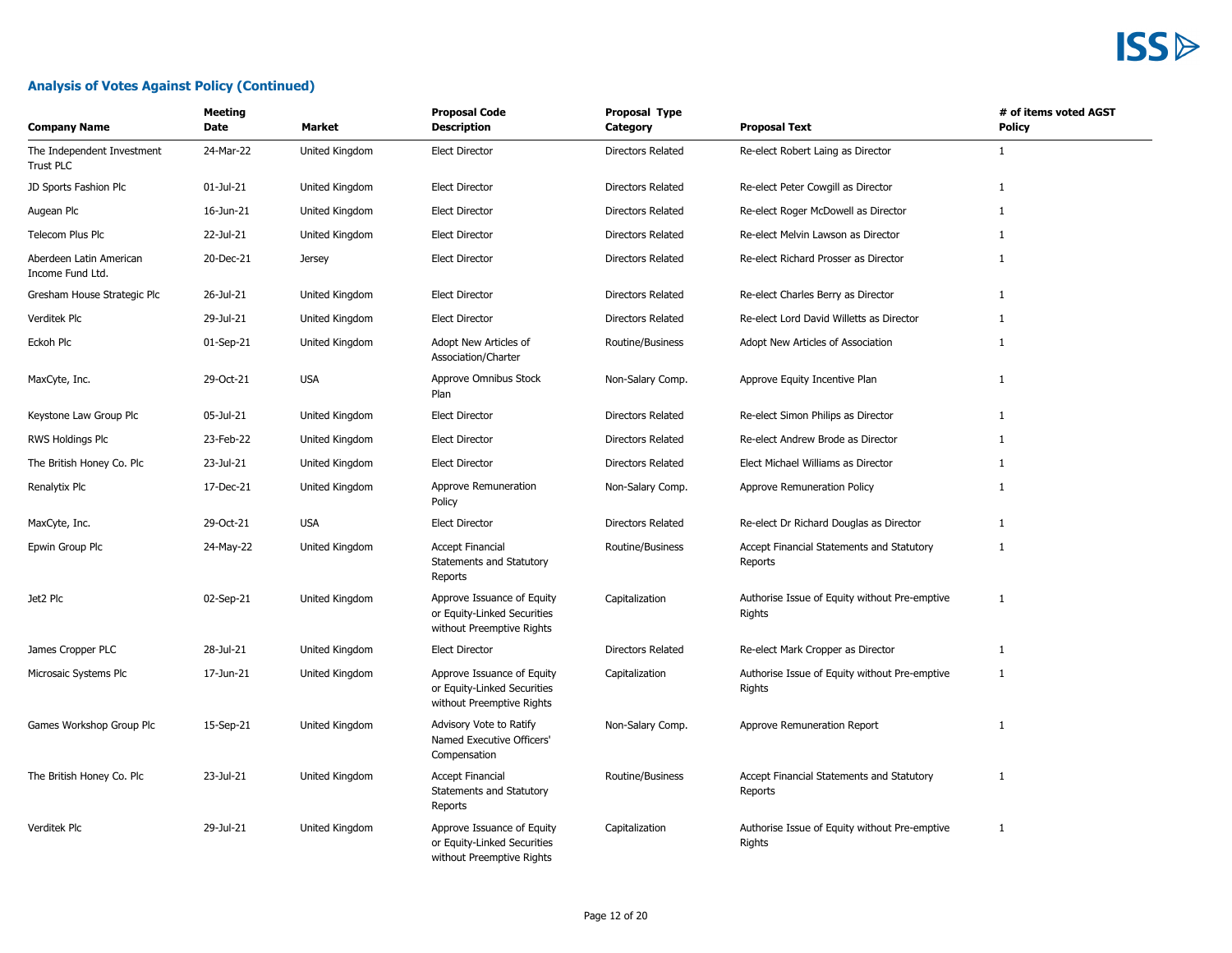### **Analysis of Votes Against Policy (Continued)**

| <b>Company Name</b>                     | <b>Meeting</b><br><b>Date</b> | Market         | <b>Proposal Code</b><br><b>Description</b>                                                        | <b>Proposal Type</b><br>Category | <b>Proposal Text</b>                                                                                                     | # of items voted AGST<br><b>Policy</b> |
|-----------------------------------------|-------------------------------|----------------|---------------------------------------------------------------------------------------------------|----------------------------------|--------------------------------------------------------------------------------------------------------------------------|----------------------------------------|
| The British Honey Co. Plc               | 23-Jul-21                     | United Kingdom | Approve Issuance of Equity<br>or Equity-Linked Securities<br>without Preemptive Rights            | Capitalization                   | Authorise Issue of Equity without Pre-emptive<br>Rights                                                                  | 1                                      |
| Renalytix Plc                           | 17-Dec-21                     | United Kingdom | Approve Issuance of Equity<br>or Equity-Linked Securities<br>without Preemptive Rights            | Capitalization                   | Authorise Issue of Equity without Pre-emptive<br>Rights                                                                  | 1                                      |
| Abingdon Health Plc                     | 24-Dec-21                     | United Kingdom | Approve Issuance of Equity<br>or Equity-Linked Securities<br>without Preemptive Rights            | Capitalization                   | Authorise Issue of Equity without Pre-emptive<br>Rights in Connection with an Acquisition or<br>Other Capital Investment | 1                                      |
| Verditek Plc                            | 29-Jul-21                     | United Kingdom | Approve Issuance of Equity<br>or Equity-Linked Securities<br>with or without Preemptive<br>Rights | Capitalization                   | Authorise Issue of Equity                                                                                                |                                        |
| Escape Hunt Plc                         | 28-Jun-21                     | United Kingdom | <b>Accept Financial</b><br>Statements and Statutory<br>Reports                                    | Routine/Business                 | Accept Financial Statements and Statutory<br>Reports                                                                     | -1                                     |
| Allied Minds Plc                        | 05-Apr-22                     | United Kingdom | Removal of Existing Board<br><b>Directors</b>                                                     | SH-Dirs' Related                 | Remove Harry Rein as Director                                                                                            | 1                                      |
| Feedback Plc                            | 29-Nov-21                     | United Kingdom | <b>Accept Financial</b><br>Statements and Statutory<br>Reports                                    | Routine/Business                 | Accept Financial Statements and Statutory<br>Reports                                                                     | -1                                     |
| The Independent Investment<br>Trust PLC | 24-Mar-22                     | United Kingdom | <b>Elect Director</b>                                                                             | <b>Directors Related</b>         | Re-elect Douglas McDougall as Director                                                                                   | 1                                      |
| Augean Plc                              | 16-Jun-21                     | United Kingdom | <b>Elect Director</b>                                                                             | <b>Directors Related</b>         | Re-elect Christopher Mills as Director                                                                                   | 1                                      |

### **Analysis of Votes Against Management**

| <b>Company Name</b>              | Meeting<br>Date | Market         | <b>Proposal Code Description</b>                                            | Proposal Type<br>Category | <b>Proposal Text</b>                                 | # of items voted AGST<br>Mgmt |
|----------------------------------|-----------------|----------------|-----------------------------------------------------------------------------|---------------------------|------------------------------------------------------|-------------------------------|
| New Star Investment Trust<br>Plc | 18-Nov-21       | United Kingdom | <b>Elect Director</b>                                                       | Directors Related         | Re-elect Geoffrey Howard-Spink as Director           |                               |
| Gresham Technologies Plc         | 10-May-22       | United Kingdom | Advisory Vote to Ratify Named<br><b>Executive Officers'</b><br>Compensation | Non-Salary Comp.          | Approve Remuneration Report                          |                               |
| Vianet Group Plc                 | 13-Jul-21       | United Kingdom | Accept Financial Statements and<br><b>Statutory Reports</b>                 | Routine/Business          | Accept Financial Statements and Statutory<br>Reports |                               |
| Destiny Pharma Plc               | 03-Jun-21       | United Kingdom | <b>Elect Director</b>                                                       | Directors Related         | Re-elect Peter Morgan as Director                    |                               |
| Creo Medical Group Plc           | 30-Jun-21       | United Kingdom | <b>Elect Director</b>                                                       | Directors Related         | Re-elect Charles Spicer as Director                  |                               |
| James Cropper PLC                | 28-Jul-21       | United Kingdom | <b>Elect Director</b>                                                       | Directors Related         | Re-elect Jim Sharp as Director                       |                               |
| Surface Transforms Plc           | 02-Jun-21       | United Kingdom | Approve Issuance of Equity or<br>Equity-Linked Securities with or           | Capitalization            | Authorise Issue of Equity                            |                               |

without Preemptive Rights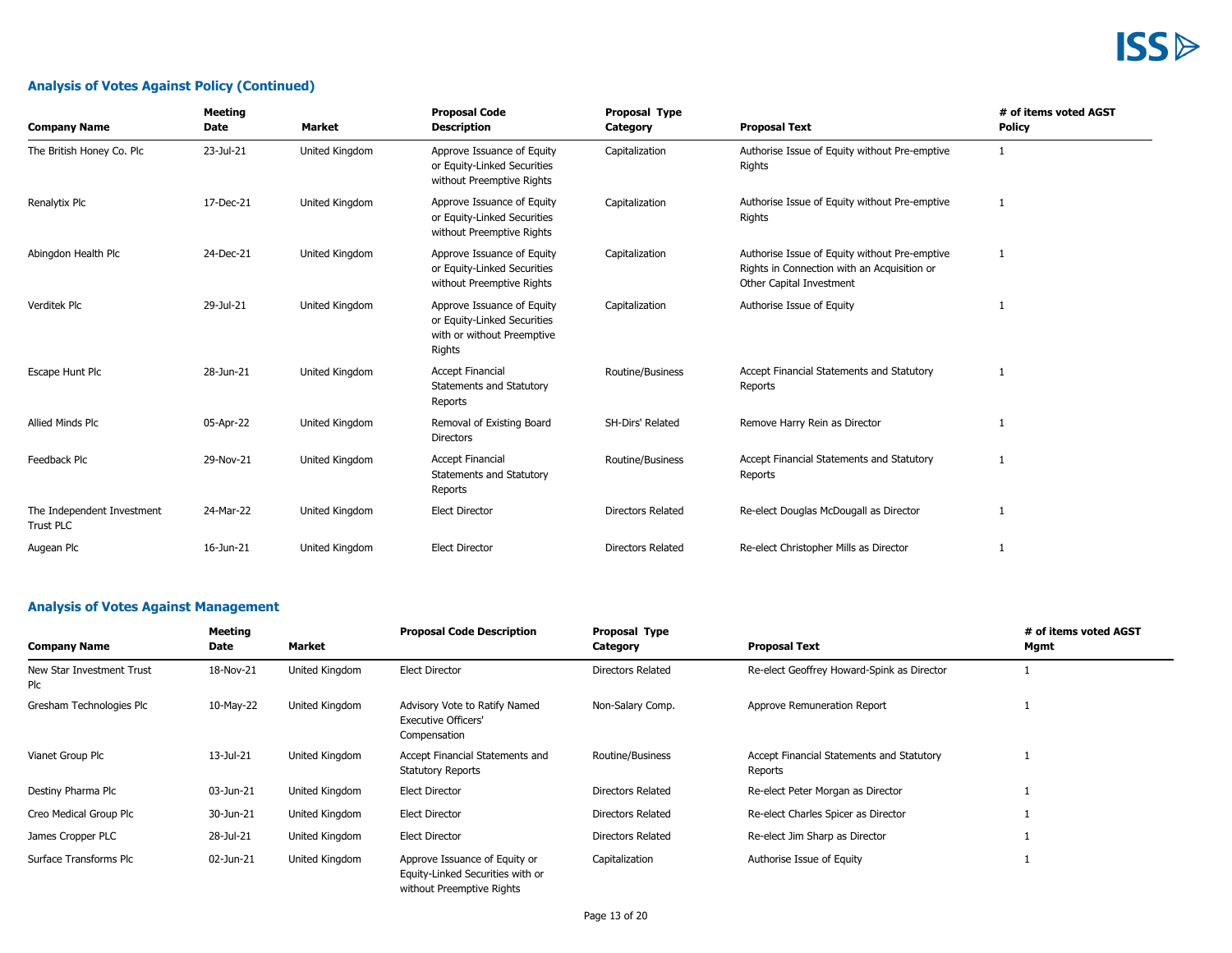| <b>Company Name</b>                                       | Meeting<br>Date | Market         | <b>Proposal Code Description</b>                                                               | <b>Proposal Type</b><br>Category | <b>Proposal Text</b>                                                | # of items voted AGST<br>Mgmt |
|-----------------------------------------------------------|-----------------|----------------|------------------------------------------------------------------------------------------------|----------------------------------|---------------------------------------------------------------------|-------------------------------|
| Touchstar Plc                                             | 23-Jun-21       | United Kingdom | Approve Executive Share Option<br>Plan                                                         | Non-Salary Comp.                 | Approve Enterprise Management Incentive<br>Scheme Share Option Plan | $\mathbf{1}$                  |
| Directa Plus Plc                                          | 23-Jun-21       | United Kingdom | Accept Financial Statements and<br><b>Statutory Reports</b>                                    | Routine/Business                 | Accept Financial Statements and Statutory<br>Reports                | $\mathbf{1}$                  |
| Genedrive Plc                                             | 30-Dec-21       | United Kingdom | <b>Elect Director</b>                                                                          | Directors Related                | Re-elect Ian Gilham as Director                                     | $\mathbf{1}$                  |
| Animalcare Group Plc                                      | 09-Jun-21       | United Kingdom | <b>Elect Director</b>                                                                          | <b>Directors Related</b>         | Re-elect Marc Coucke as Director                                    | $\mathbf{1}$                  |
| Distil Plc                                                | 15-Jul-21       | United Kingdom | <b>Elect Director</b>                                                                          | Directors Related                | Elect Roland Grain as Director                                      | $\mathbf{1}$                  |
| Distil Plc                                                | 15-Jul-21       | United Kingdom | Approve Issuance of Equity or<br>Equity-Linked Securities with or<br>without Preemptive Rights | Capitalization                   | Authorise Issue of Equity                                           | $\mathbf{1}$                  |
| JD Sports Fashion Plc                                     | 01-Jul-21       | United Kingdom | <b>Elect Director</b>                                                                          | <b>Directors Related</b>         | Re-elect Andrew Leslie as Director                                  | $\mathbf{1}$                  |
| Polarean Imaging Plc                                      | 13-Jul-21       | United Kingdom | Approve Issuance of Equity or<br>Equity-Linked Securities without<br>Preemptive Rights         | Capitalization                   | Authorise Issue of Equity without Pre-emptive<br>Rights             | $\mathbf{1}$                  |
| North Atlantic Smaller Cos<br><b>Investment Trust Plc</b> | 23-Jun-21       | United Kingdom | Waive Requirement for<br>Mandatory Offer to All<br>Shareholders                                | Reorg. and Mergers               | Approve Waiver on Rule 9 of the Takeover<br>Code                    | $\mathbf{1}$                  |
| Futura Medical Plc                                        | 28-Jun-21       | United Kingdom | Accept Financial Statements and<br><b>Statutory Reports</b>                                    | Routine/Business                 | Accept Financial Statements and Statutory<br>Reports                | 1                             |
| Idox Plc                                                  | 16-Mar-22       | United Kingdom | Advisory Vote to Ratify Named<br><b>Executive Officers'</b><br>Compensation                    | Non-Salary Comp.                 | Approve Remuneration Report                                         | 1                             |
| Idox Plc                                                  | 16-Mar-22       | United Kingdom | <b>Elect Director</b>                                                                          | <b>Directors Related</b>         | Re-elect Christopher Stone as Director                              | $\mathbf{1}$                  |
| Grafenia Plc                                              | 15-Sep-21       | United Kingdom | Approve Issuance of Equity or<br>Equity-Linked Securities without<br>Preemptive Rights         | Capitalization                   | Authorise Issue of Equity without Pre-emptive<br>Rights             | $\mathbf{1}$                  |
| Keywords Studios Plc                                      | 20-May-22       | United Kingdom | Advisory Vote to Ratify Named<br>Executive Officers'<br>Compensation                           | Non-Salary Comp.                 | Approve Remuneration Report                                         | 1                             |
| Destiny Pharma Plc                                        | 27-May-22       | United Kingdom | <b>Elect Director</b>                                                                          | <b>Directors Related</b>         | Re-elect Shaun Claydon as Director                                  | $\mathbf{1}$                  |
| Ricardo Plc                                               | 11-Nov-21       | United Kingdom | Approve Issuance of Equity or<br>Equity-Linked Securities without<br>Preemptive Rights         | Capitalization                   | Authorise Issue of Equity without Pre-emptive<br>Rights             | 1                             |
| Dillistone Group Plc                                      | 16-Jun-21       | United Kingdom | <b>Elect Director</b>                                                                          | <b>Directors Related</b>         | Re-elect Giles Fearnley as Director                                 | 1                             |
| Liontrust Asset Management<br>Plc                         | 16-Feb-22       | United Kingdom | Approve Restricted Stock Plan                                                                  | Non-Salary Comp.                 | Approve Long-Term Incentive Plan                                    | 1                             |
| Goodwin Plc                                               | 06-Oct-21       | United Kingdom | <b>Elect Director</b>                                                                          | <b>Directors Related</b>         | Elect Nigel Brown as Director                                       | $\mathbf{1}$                  |
| SulNOx Group Plc                                          | 07-Sep-21       | United Kingdom | Advisory Vote to Ratify Named<br><b>Executive Officers'</b><br>Compensation                    | Non-Salary Comp.                 | Approve Remuneration Report                                         | $\mathbf{1}$                  |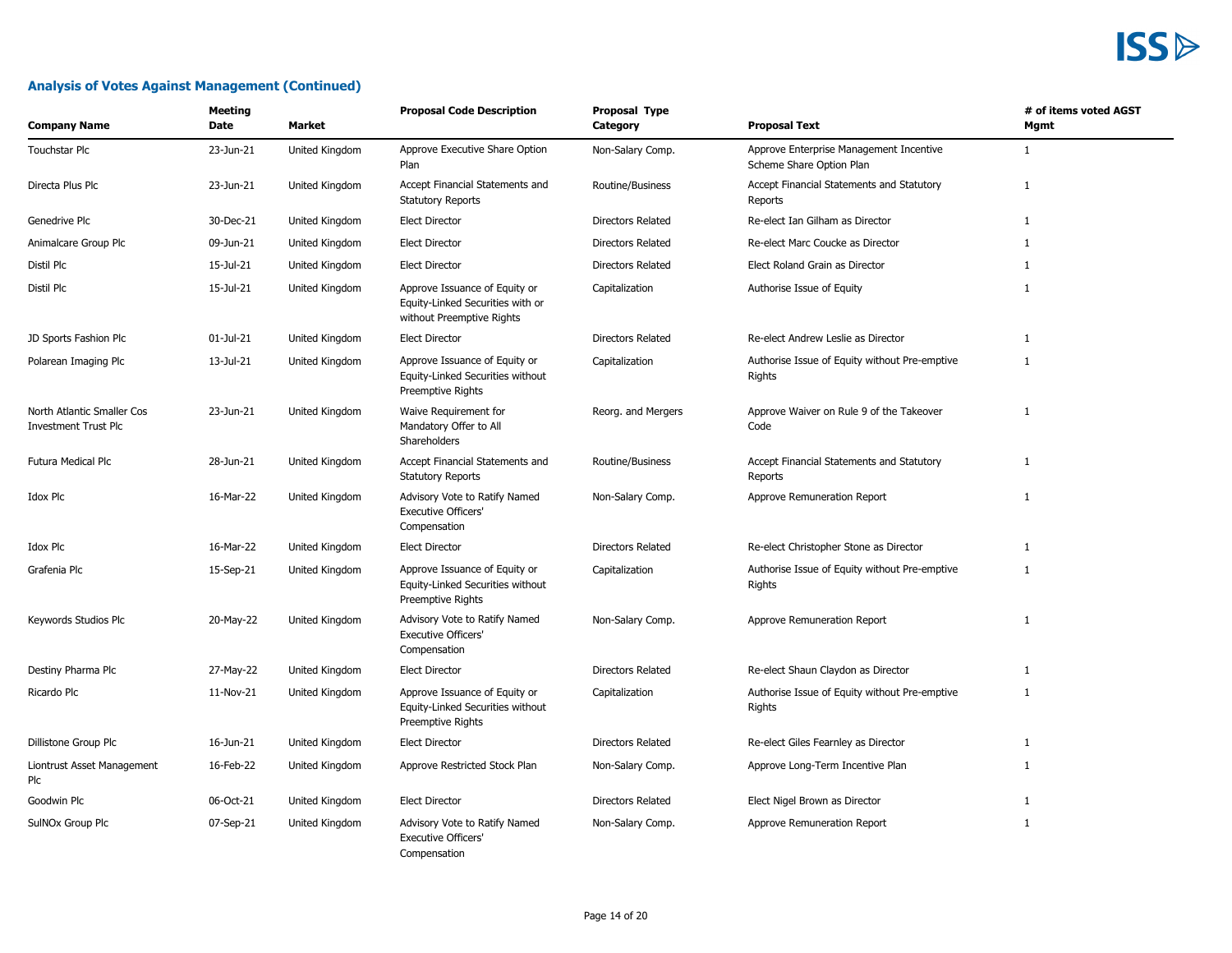| <b>Company Name</b>         | Meeting<br>Date | Market         | <b>Proposal Code Description</b>                                                       | Proposal Type<br>Category | <b>Proposal Text</b>                                                                                               | # of items voted AGST<br>Mgmt |
|-----------------------------|-----------------|----------------|----------------------------------------------------------------------------------------|---------------------------|--------------------------------------------------------------------------------------------------------------------|-------------------------------|
| <b>ANGLE PIC</b>            | 30-Jun-21       | United Kingdom | Amend Restricted Stock Plan                                                            | Non-Salary Comp.          | Allow the Remuneration Committee Discretion<br>to Extend the Performance Period for Existing<br><b>LTIP Awards</b> | 1                             |
| The Brighton Pier Group Plc | 15-Dec-21       | United Kingdom | <b>Elect Director</b>                                                                  | Directors Related         | Re-elect Paul Viner as Director                                                                                    | 1                             |
| JD Sports Fashion Plc       | $01$ -Jul-21    | United Kingdom | Advisory Vote to Ratify Named<br><b>Executive Officers'</b><br>Compensation            | Non-Salary Comp.          | Approve Remuneration Report                                                                                        | 1                             |
| Destiny Pharma Plc          | 27-May-22       | United Kingdom | Approve Issuance of Equity or<br>Equity-Linked Securities without<br>Preemptive Rights | Capitalization            | Authorise Issue of Equity without Pre-emptive<br>Rights                                                            | 1                             |
| Gresham House Strategic Plc | 26-Jul-21       | United Kingdom | <b>Elect Director</b>                                                                  | <b>Directors Related</b>  | Elect Graham Bird as Director                                                                                      | 1                             |
| Dillistone Group Plc        | 16-Jun-21       | United Kingdom | Approve Issuance of Equity or<br>Equity-Linked Securities without<br>Preemptive Rights | Capitalization            | Authorise Issue of Equity without Pre-emptive<br>Rights                                                            | $\mathbf{1}$                  |
| Touchstar Plc               | 23-Jun-21       | United Kingdom | Authorize Share Repurchase<br>Program                                                  | Capitalization            | Authorise Market Purchase of Shares                                                                                | $\mathbf{1}$                  |
| Directa Plus Plc            | 23-Jun-21       | United Kingdom | <b>Elect Director</b>                                                                  | <b>Directors Related</b>  | Re-elect Neil Warner as Director                                                                                   | 1                             |
| Animalcare Group Plc        | 09-Jun-21       | United Kingdom | <b>Elect Director</b>                                                                  | Directors Related         | Re-elect Lord Nick Downshire as Director                                                                           | 1                             |
| Abcam Plc                   | 18-May-22       | United Kingdom | Approve Remuneration Policy                                                            | Non-Salary Comp.          | Approve Remuneration Policy                                                                                        | 1                             |
| James Cropper PLC           | 28-Jul-21       | United Kingdom | Advisory Vote to Ratify Named<br><b>Executive Officers'</b><br>Compensation            | Non-Salary Comp.          | Approve Remuneration Report                                                                                        | 1                             |
| Destiny Pharma Plc          | 03-Jun-21       | United Kingdom | Accept Financial Statements and<br><b>Statutory Reports</b>                            | Routine/Business          | Accept Financial Statements and Statutory<br>Reports                                                               | $\mathbf{1}$                  |
| Touchstar Plc               | 23-Jun-21       | United Kingdom | Approve Issuance of Equity or<br>Equity-Linked Securities without<br>Preemptive Rights | Capitalization            | Authorise Issue of Equity without Pre-emptive<br>Rights                                                            | 1                             |
| Kingswood Holdings Ltd.     | 15-Dec-21       | Guernsey       | <b>Elect Director</b>                                                                  | Directors Related         | Re-elect David Hudd as Director                                                                                    | 1                             |
| Genedrive Plc               | 30-Dec-21       | United Kingdom | Approve Issuance of Equity or<br>Equity-Linked Securities without<br>Preemptive Rights | Capitalization            | Authorise Issue of Equity without Pre-emptive<br>Rights                                                            | $\mathbf{1}$                  |
| Ricardo Plc                 | 11-Nov-21       | United Kingdom | Advisory Vote to Ratify Named<br>Executive Officers'<br>Compensation                   | Non-Salary Comp.          | Approve Remuneration Report                                                                                        | 1                             |
| SulNOx Group Plc            | 07-Sep-21       | United Kingdom | Approve Remuneration Policy                                                            | Non-Salary Comp.          | Approve Remuneration Policy                                                                                        | $\mathbf{1}$                  |
| Immotion Group Plc          | 30-Jun-21       | United Kingdom | Approve Issuance of Equity or<br>Equity-Linked Securities without<br>Preemptive Rights | Capitalization            | Authorise Issue of Equity without Pre-emptive<br>Rights                                                            | 1                             |
| MaxCyte, Inc.               | 06-Jul-21       | <b>USA</b>     | Authorize New Class of<br><b>Preferred Stock</b>                                       | Capitalization            | Authorise Issuance of Blank Check Preferred<br><b>Stock</b>                                                        | $\mathbf{1}$                  |
| Polarean Imaging Plc        | 13-Jul-21       | United Kingdom | Accept Financial Statements and<br><b>Statutory Reports</b>                            | Routine/Business          | Accept Financial Statements and Statutory<br>Reports                                                               | 1                             |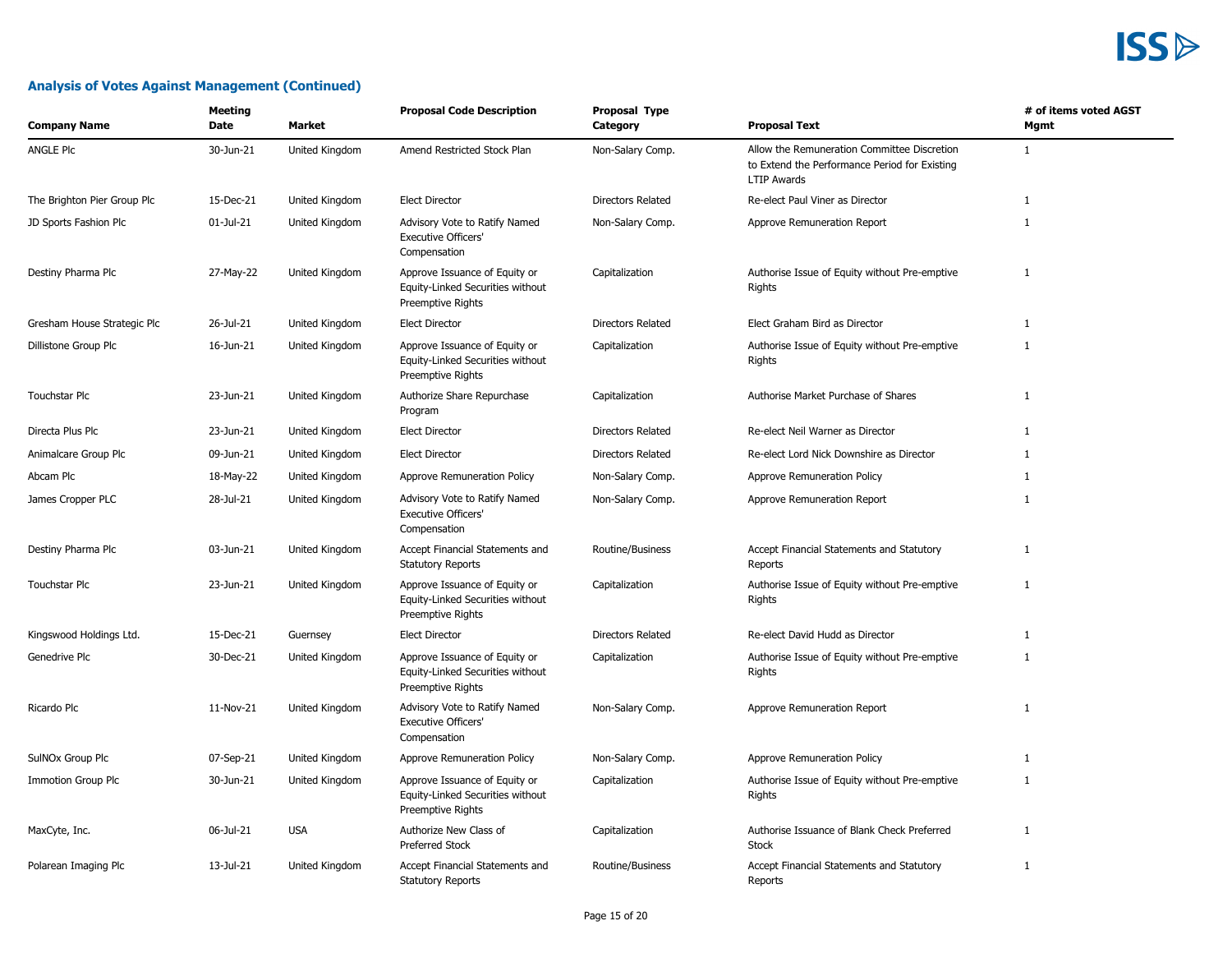| <b>Company Name</b>               | Meeting<br>Date | Market         | <b>Proposal Code Description</b>                                                               | Proposal Type<br>Category | <b>Proposal Text</b>                                        | # of items voted AGST<br>Mgmt |
|-----------------------------------|-----------------|----------------|------------------------------------------------------------------------------------------------|---------------------------|-------------------------------------------------------------|-------------------------------|
| <b>Fusion Antibodies Plc</b>      | 24-Sep-21       | United Kingdom | <b>Elect Director</b>                                                                          | Directors Related         | Re-elect Colin Walsh as Director                            | $\mathbf{1}$                  |
| PHSC Plc                          | 30-Sep-21       | United Kingdom | <b>Elect Director</b>                                                                          | <b>Directors Related</b>  | Re-elect Stephen King as Director                           | 1                             |
| Surgical Innovations Group<br>Plc | 22-Jun-21       | United Kingdom | <b>Elect Director</b>                                                                          | Directors Related         | Re-elect Michael McMahon as Director                        | $\mathbf{1}$                  |
| <b>ECSC Group Plc</b>             | 23-Jun-21       | United Kingdom | Accept Financial Statements and<br><b>Statutory Reports</b>                                    | Routine/Business          | Accept Financial Statements and Statutory<br>Reports        | 1                             |
| Cohort Plc                        | 20-Sep-21       | United Kingdom | <b>Elect Director</b>                                                                          | Directors Related         | Re-elect Nick Prest as Director                             | $\mathbf{1}$                  |
| Abcam Plc                         | 01-Jul-21       | United Kingdom | Approve Remuneration Policy                                                                    | Non-Salary Comp.          | Approve Remuneration Policy                                 | $\mathbf{1}$                  |
| Arbuthnot Banking Group Plc       | 25-May-22       | United Kingdom | <b>Elect Director</b>                                                                          | Directors Related         | Re-elect Sir Henry Angest as Director                       | 1                             |
| The Gabelli Value Plus+ Trust     | 12-Jul-21       | United Kingdom | Approve Continuation of<br>Company as Investment Trust                                         | Routine/Business          | Approve Continuation of Company as Presently<br>Constituted | $\mathbf{1}$                  |
| SulNOx Group Plc                  | 07-Sep-21       | United Kingdom | <b>Elect Director</b>                                                                          | Directors Related         | Re-elect Anthony Granger as Director                        | $\mathbf{1}$                  |
| PCI-PAL PLC                       | 10-Nov-21       | United Kingdom | Accept Financial Statements and<br><b>Statutory Reports</b>                                    | Routine/Business          | Accept Financial Statements and Statutory<br>Reports        | $\mathbf{1}$                  |
| Renishaw Plc                      | 24-Nov-21       | United Kingdom | <b>Elect Director</b>                                                                          | <b>Directors Related</b>  | Re-elect John Deer as Director                              | $\mathbf{1}$                  |
| JD Sports Fashion Plc             | 01-Jul-21       | United Kingdom | Approve/Amend Bundled<br><b>Remuneration Plans</b>                                             | Non-Salary Comp.          | Approve Long Term Incentive Plan 2021                       | $\mathbf{1}$                  |
| iomart Group Plc                  | 31-Aug-21       | United Kingdom | Advisory Vote to Ratify Named<br><b>Executive Officers'</b><br>Compensation                    | Non-Salary Comp.          | Approve Remuneration Report                                 | $\mathbf{1}$                  |
| Osirium Technologies Plc          | 22-Jul-21       | United Kingdom | <b>Elect Director</b>                                                                          | Directors Related         | Re-elect Simon Lee as Director                              | $\mathbf{1}$                  |
| ZOO Digital Group Plc             | 20-Sep-21       | United Kingdom | Elect Director                                                                                 | <b>Directors Related</b>  | Re-elect Gillian Wilmot as Director                         | 1                             |
| The Fulham Shore Plc              | 29-Sep-21       | United Kingdom | Approve Issuance of Equity or<br>Equity-Linked Securities with or<br>without Preemptive Rights | Capitalization            | Authorise Issue of Equity                                   | $\mathbf{1}$                  |
| VR Education Holdings PLC         | 23-Jul-21       | Ireland        | <b>Elect Director</b>                                                                          | Directors Related         | Re-elect Richard Cooper as Director                         | 1                             |
| <b>Touchstar Plc</b>              | 23-Jun-21       | United Kingdom | Approve Issuance of Equity or<br>Equity-Linked Securities with or<br>without Preemptive Rights | Capitalization            | Authorise Issue of Equity                                   | $\mathbf{1}$                  |
| Coca-Cola HBC AG                  | 22-Jun-21       | Switzerland    | Advisory Vote to Ratify Named<br><b>Executive Officers'</b><br>Compensation                    | Non-Salary Comp.          | Approve Swiss Remuneration Report                           | $\mathbf{1}$                  |
| B&M European Value Retail<br>SA   | 29-Jul-21       | Luxembourg     | Approve Remuneration Policy                                                                    | Non-Salary Comp.          | Approve Remuneration Policy                                 | $\mathbf{1}$                  |
| B&M European Value Retail<br>SA   | 29-Jul-21       | Luxembourg     | Advisory Vote to Ratify Named<br><b>Executive Officers'</b><br>Compensation                    | Non-Salary Comp.          | Approve Remuneration Report                                 | $\mathbf{1}$                  |
| <b>AVEVA Group Plc</b>            | 07-Jul-21       | United Kingdom | <b>Elect Director</b>                                                                          | <b>Directors Related</b>  | Re-elect Olivier Blum as Director                           | $\mathbf{1}$                  |
| Ricardo Plc                       | 11-Nov-21       | United Kingdom | Approve Issuance of Equity or<br>Equity-Linked Securities with or<br>without Preemptive Rights | Capitalization            | Authorise Issue of Equity                                   | 1                             |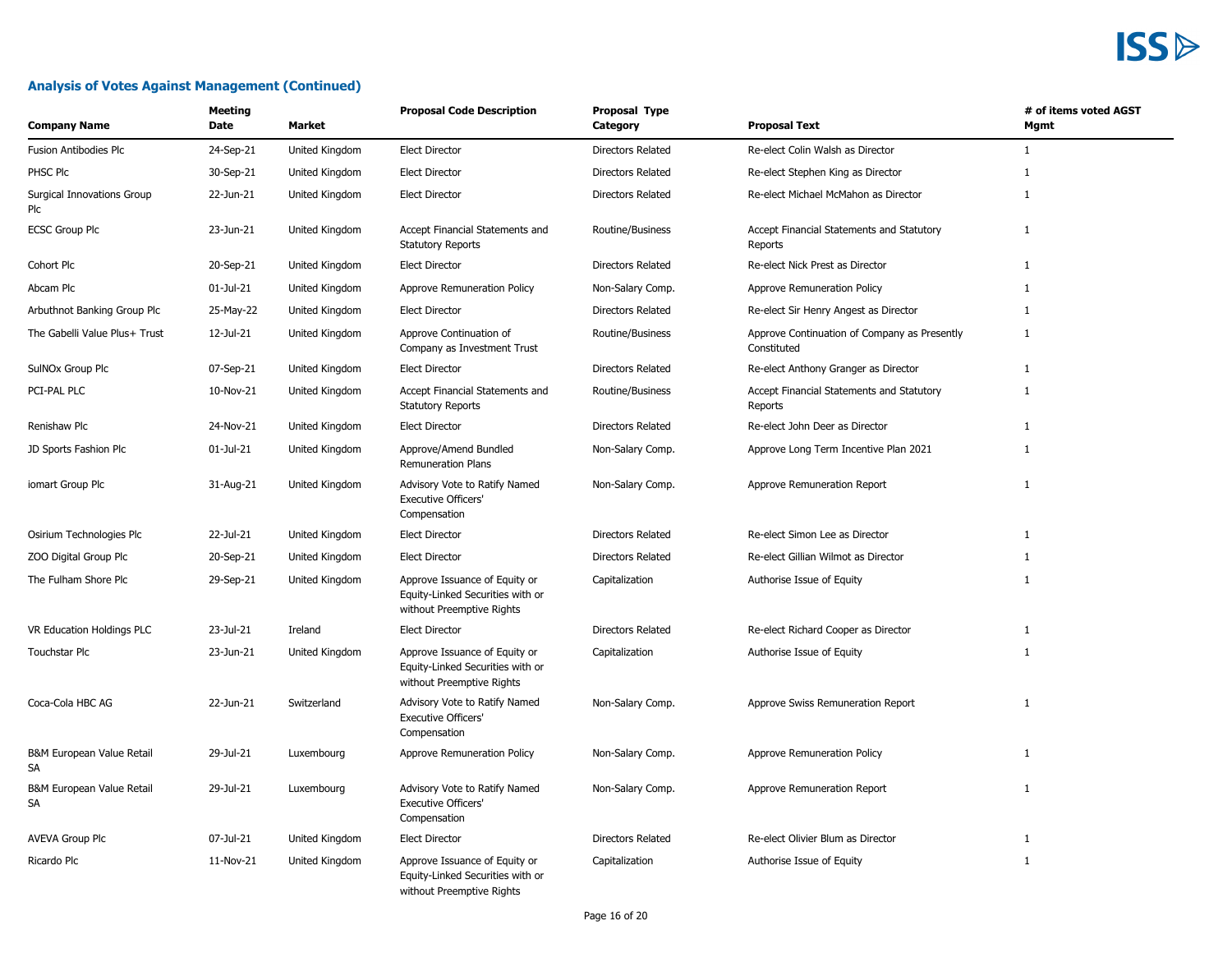#### **Analysis of Votes Against Management (Continued)**

| <b>Company Name</b>                      | <b>Meeting</b><br>Date | <b>Market</b>  | <b>Proposal Code Description</b>                                                               | Proposal Type<br>Category | <b>Proposal Text</b>                                                                     | # of items voted AGST<br>Mgmt |
|------------------------------------------|------------------------|----------------|------------------------------------------------------------------------------------------------|---------------------------|------------------------------------------------------------------------------------------|-------------------------------|
| Dillistone Group Plc                     | 16-Jun-21              | United Kingdom | Authorize Share Repurchase<br>Program                                                          | Capitalization            | Authorise Market Purchase of Ordinary Shares                                             | $\mathbf{1}$                  |
| ULS Technology Plc                       | 17-Aug-21              | United Kingdom | Accept Financial Statements and<br><b>Statutory Reports</b>                                    | Routine/Business          | Accept Financial Statements and Statutory<br>Reports                                     | $\mathbf{1}$                  |
| <b>Surgical Innovations Group</b><br>Plc | 22-Jun-21              | United Kingdom | Approve Issuance of Equity or<br>Equity-Linked Securities with or<br>without Preemptive Rights | Capitalization            | Authorise Issue of Equity                                                                | $\mathbf{1}$                  |
| Polarean Imaging Plc                     | 13-Jul-21              | United Kingdom | Advisory Vote to Ratify Named<br><b>Executive Officers'</b><br>Compensation                    | Non-Salary Comp.          | Approve Remuneration Report                                                              | 1                             |
| Edinburgh Investment Trust<br>Plc        | 22-Jul-21              | United Kingdom | <b>Elect Director</b>                                                                          | <b>Directors Related</b>  | Re-elect Victoria Hastings as Director                                                   | 1                             |
| The Fulham Shore Plc                     | 29-Sep-21              | United Kingdom | Approve Issuance of Equity or<br>Equity-Linked Securities without<br>Preemptive Rights         | Capitalization            | Authorise Issue of Equity without Pre-emptive<br>Rights                                  | $\mathbf{1}$                  |
| Goodwin Plc                              | 06-Oct-21              | United Kingdom | Accept Financial Statements and<br><b>Statutory Reports</b>                                    | Routine/Business          | Accept Financial Statements and Statutory<br>Reports                                     | 1                             |
| <b>Surgical Innovations Group</b><br>Plc | 22-Jun-21              | United Kingdom | Adopt New Articles of<br>Association/Charter                                                   | Routine/Business          | Adopt New Articles of Association                                                        | 1                             |
| Hotel Chocolat Group Plc                 | 25-Nov-21              | United Kingdom | <b>Elect Director</b>                                                                          | <b>Directors Related</b>  | Re-elect Andrew Gerrie as Director                                                       | $\mathbf{1}$                  |
| RUA Life Sciences Plc                    | 31-Aug-21              | United Kingdom | Advisory Vote to Ratify Named<br><b>Executive Officers'</b><br>Compensation                    | Non-Salary Comp.          | Approve Remuneration Report                                                              | 1                             |
| Hardide Plc                              | 11-Mar-22              | United Kingdom | Accept Financial Statements and<br><b>Statutory Reports</b>                                    | Routine/Business          | Accept Financial Statements and Statutory<br>Reports                                     | $\mathbf{1}$                  |
| Directa Plus Plc                         | 23-Jun-21              | United Kingdom | <b>Elect Director</b>                                                                          | <b>Directors Related</b>  | Re-elect David Gann as Director                                                          | 1                             |
| <b>ANGLE PIC</b>                         | 30-Jun-21              | United Kingdom | Approve Remuneration Policy                                                                    | Non-Salary Comp.          | Approve Remuneration Policy                                                              | 1                             |
| Gresham House Strategic Plc              | 26-Jul-21              | United Kingdom | <b>Elect Director</b>                                                                          | Directors Related         | Re-elect Charles Berry as Director                                                       | 1                             |
| <b>Brickability Group Plc</b>            | 07-Sep-21              | United Kingdom | <b>Elect Director</b>                                                                          | <b>Directors Related</b>  | Re-elect John Richards as Director                                                       | $\mathbf{1}$                  |
| <b>Surgical Innovations Group</b><br>Plc | 22-Jun-21              | United Kingdom | Approve Issuance of Equity or<br>Equity-Linked Securities without<br>Preemptive Rights         | Capitalization            | Authorise Issue of Equity without Pre-emptive<br>Rights                                  | $\mathbf{1}$                  |
| James Halstead Plc                       | 18-Nov-21              | United Kingdom | <b>Elect Director</b>                                                                          | <b>Directors Related</b>  | Re-elect Anthony Wild as Director                                                        | 1                             |
| Merit Group Plc                          | 30-Sep-21              | United Kingdom | <b>Elect Director</b>                                                                          | <b>Directors Related</b>  | Re-elect Angela Entwistle as Director                                                    | $\mathbf{1}$                  |
| Avacta Group Plc                         | 28-Jun-21              | United Kingdom | <b>Elect Director</b>                                                                          | <b>Directors Related</b>  | Re-elect Dr Eliot Forster as Director                                                    | 1                             |
| Vp Plc                                   | 22-Jul-21              | United Kingdom | <b>Elect Director</b>                                                                          | <b>Directors Related</b>  | Re-elect Jeremy Pilkington as Director                                                   | $\mathbf{1}$                  |
| ANGLE PIC                                | 30-Jun-21              | United Kingdom | Amend Executive Share Option<br>Plan                                                           | Non-Salary Comp.          | Allow the Remuneration Committee Discretion<br>to Extend the Expiry of Share Options     | $\mathbf{1}$                  |
| MaxCyte, Inc.                            | 06-Jul-21              | <b>USA</b>     | Amend Articles Board-Related                                                                   | <b>Directors Related</b>  | Amend Certificate of Incorporation Re:<br>Removal of Provisions Allowing Stockholders to | 1                             |

Vote to Remove a Director Without Cause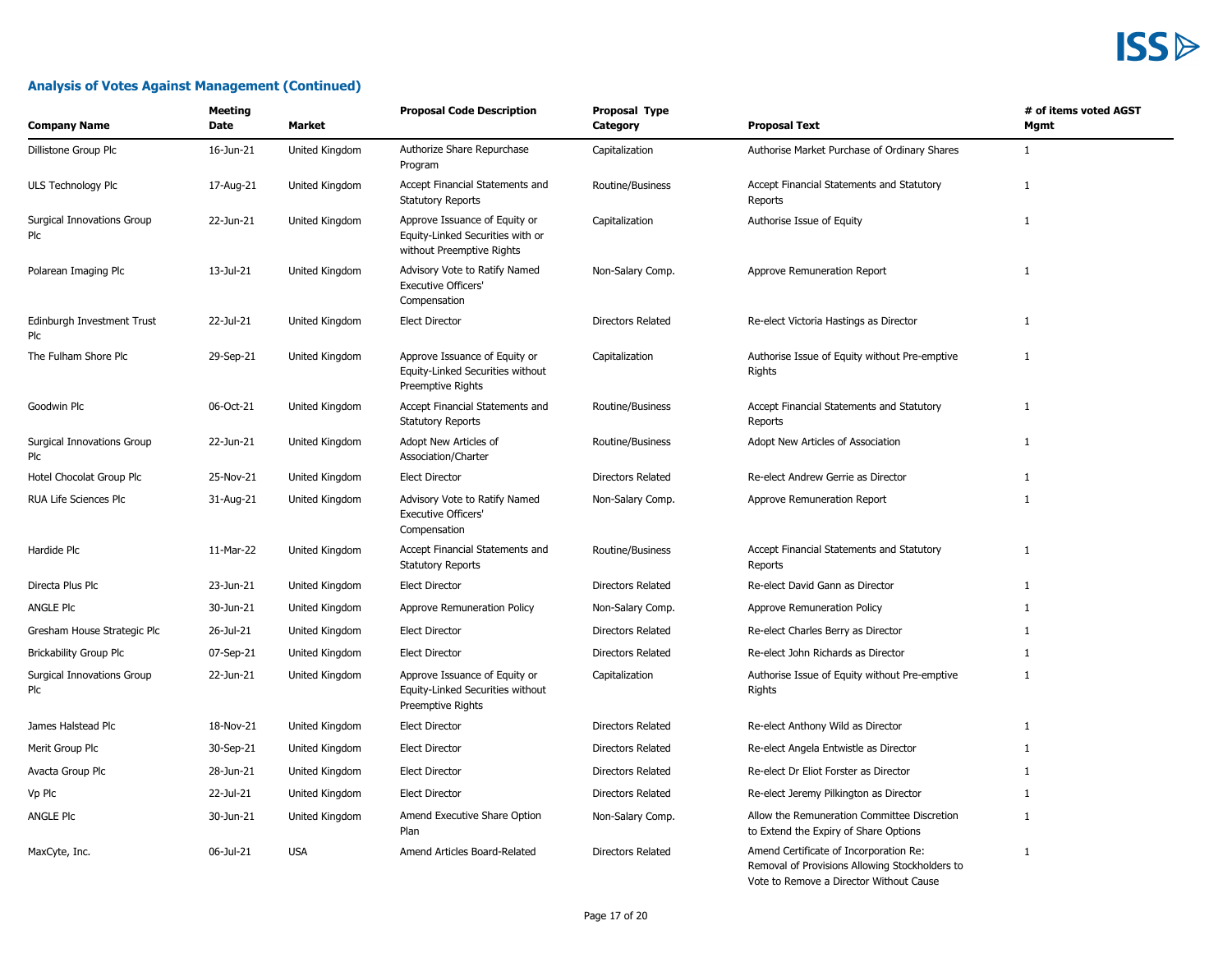| <b>Company Name</b>               | <b>Meeting</b><br>Date | <b>Market</b>   | <b>Proposal Code Description</b>                                                       | <b>Proposal Type</b><br>Category | <b>Proposal Text</b>                                    | # of items voted AGST<br>Mgmt |
|-----------------------------------|------------------------|-----------------|----------------------------------------------------------------------------------------|----------------------------------|---------------------------------------------------------|-------------------------------|
| PHSC Plc                          | 30-Sep-21              | United Kingdom  | Approve Issuance of Equity or<br>Equity-Linked Securities without<br>Preemptive Rights | Capitalization                   | Authorise Issue of Equity without Pre-emptive<br>Rights | 1                             |
| Falanx Group Ltd.                 | 07-Dec-21              | Virgin Isl (UK) | Advisory Vote to Ratify Named<br><b>Executive Officers'</b><br>Compensation            | Non-Salary Comp.                 | Approve Remuneration Committee Report                   | $\mathbf{1}$                  |
| Abcam Plc                         | 01-Jul-21              | United Kingdom  | Approve Restricted Stock Plan                                                          | Non-Salary Comp.                 | Approve Profitable Growth Incentive Plan                | $\mathbf{1}$                  |
| Somero Enterprises, Inc.          | 15-Jun-21              | <b>USA</b>      | <b>Elect Director</b>                                                                  | <b>Directors Related</b>         | Elect Director John (Jack) Cooney                       | 1                             |
| Autins Group Plc                  | 17-Mar-22              | United Kingdom  | Accept Financial Statements and<br><b>Statutory Reports</b>                            | Routine/Business                 | Accept Financial Statements and Statutory<br>Reports    | 1                             |
| <b>GETECH Group Plc</b>           | 30-Jun-21              | United Kingdom  | <b>Elect Director</b>                                                                  | Directors Related                | Re-elect Stuart Paton as Director                       | $\mathbf{1}$                  |
| Osirium Technologies Plc          | 22-Jul-21              | United Kingdom  | Approve Issuance of Equity or<br>Equity-Linked Securities without<br>Preemptive Rights | Capitalization                   | Authorise Issue of Equity without Pre-emptive<br>Rights | 1                             |
| Destiny Pharma Plc                | 03-Jun-21              | United Kingdom  | Approve Issuance of Equity or<br>Equity-Linked Securities without<br>Preemptive Rights | Capitalization                   | Authorise Issue of Equity without Pre-emptive<br>Rights | $\mathbf{1}$                  |
| Kingswood Holdings Ltd.           | 15-Dec-21              | Guernsey        | <b>Elect Director</b>                                                                  | <b>Directors Related</b>         | Re-elect Jonathan Massing as Director                   | 1                             |
| Hardide Plc                       | 11-Mar-22              | United Kingdom  | Approve Issuance of Equity or<br>Equity-Linked Securities without<br>Preemptive Rights | Capitalization                   | Authorise Issue of Equity without Pre-emptive<br>Rights | $\mathbf{1}$                  |
| Distil Plc                        | 15-Jul-21              | United Kingdom  | <b>Elect Director</b>                                                                  | <b>Directors Related</b>         | Re-elect Shaun Claydon as Director                      | 1                             |
| Osirium Technologies Plc          | 22-Jul-21              | United Kingdom  | Accept Financial Statements and<br><b>Statutory Reports</b>                            | Routine/Business                 | Accept Financial Statements and Statutory<br>Reports    | 1                             |
| Omega Diagnostics Group Plc       | 15-Sep-21              | United Kingdom  | <b>Elect Director</b>                                                                  | <b>Directors Related</b>         | Re-elect William Rhodes as Director                     | $\mathbf{1}$                  |
| Frontier Developments Plc         | 27-Oct-21              | United Kingdom  | <b>Elect Director</b>                                                                  | <b>Directors Related</b>         | Re-elect David Walsh as Director                        | $\mathbf{1}$                  |
| Distil Plc                        | 15-Jul-21              | United Kingdom  | Approve Issuance of Equity or<br>Equity-Linked Securities without<br>Preemptive Rights | Capitalization                   | Authorise Issue of Equity without Pre-emptive<br>Rights | 1                             |
| Renishaw Plc                      | 24-Nov-21              | United Kingdom  | <b>Elect Director</b>                                                                  | Directors Related                | Re-elect Sir David McMurtry as Director                 | $\mathbf{1}$                  |
| <b>GETECH Group Plc</b>           | 30-Jun-21              | United Kingdom  | Approve Issuance of Equity or<br>Equity-Linked Securities without<br>Preemptive Rights | Capitalization                   | Authorise Issue of Equity without Pre-emptive<br>Rights | $\mathbf{1}$                  |
| Vp Plc                            | 22-Jul-21              | United Kingdom  | <b>Elect Director</b>                                                                  | Directors Related                | Re-elect Stephen Rogers as Director                     | $\mathbf{1}$                  |
| JD Sports Fashion Plc             | 01-Jul-21              | United Kingdom  | Approve Remuneration Policy                                                            | Non-Salary Comp.                 | Approve Remuneration Policy                             | 1                             |
| The Alumasc Group Plc             | 21-Oct-21              | United Kingdom  | <b>Elect Director</b>                                                                  | <b>Directors Related</b>         | Re-elect Jon Pither as Director                         | 1                             |
| Surgical Innovations Group<br>Plc | 22-Jun-21              | United Kingdom  | <b>Elect Director</b>                                                                  | Directors Related                | Re-elect Nigel Rogers as Director                       | $\mathbf{1}$                  |
| <b>Touchstar Plc</b>              | 23-Jun-21              | United Kingdom  | <b>Elect Director</b>                                                                  | <b>Directors Related</b>         | Re-elect Ian Martin as Director                         | 1                             |
| SulNOx Group Plc                  | 07-Sep-21              | United Kingdom  | <b>Elect Director</b>                                                                  | <b>Directors Related</b>         | Re-elect Radu Florescu as Director                      | 1                             |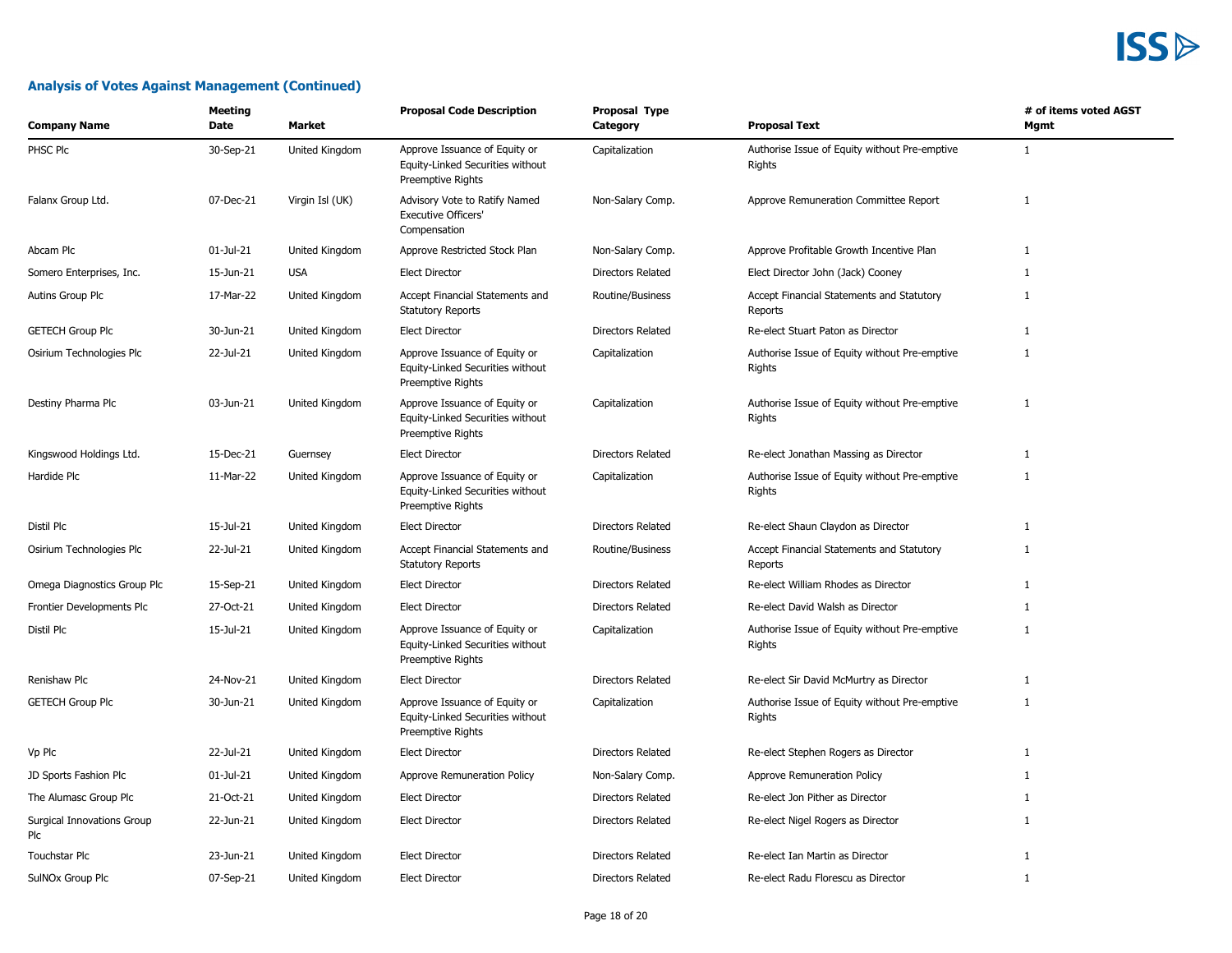| <b>Company Name</b>               | <b>Meeting</b><br>Date | Market         | <b>Proposal Code Description</b>                                                               | <b>Proposal Type</b><br>Category | <b>Proposal Text</b>                                    | # of items voted AGST<br>Mgmt |
|-----------------------------------|------------------------|----------------|------------------------------------------------------------------------------------------------|----------------------------------|---------------------------------------------------------|-------------------------------|
| PCI-PAL PLC                       | 10-Nov-21              | United Kingdom | <b>Elect Director</b>                                                                          | <b>Directors Related</b>         | Re-elect Simon Wilson as Director                       | $\mathbf{1}$                  |
| Omega Diagnostics Group Plc       | 15-Sep-21              | United Kingdom | <b>Elect Director</b>                                                                          | <b>Directors Related</b>         | Elect Simon Douglas as Director                         | 1                             |
| Avacta Group Plc                  | 28-Jun-21              | United Kingdom | Advisory Vote to Ratify Named<br><b>Executive Officers'</b><br>Compensation                    | Non-Salary Comp.                 | Approve Remuneration Report                             | $\mathbf{1}$                  |
| Osirium Technologies Plc          | 22-Jul-21              | United Kingdom | Approve Issuance of Equity or<br>Equity-Linked Securities with or<br>without Preemptive Rights | Capitalization                   | Authorise Issue of Equity                               | $\mathbf{1}$                  |
| Abcam Plc                         | 18-May-22              | United Kingdom | Advisory Vote to Ratify Named<br><b>Executive Officers'</b><br>Compensation                    | Non-Salary Comp.                 | Approve Remuneration Report                             | 1                             |
| Clarkson Plc                      | 11-May-22              | United Kingdom | Advisory Vote to Ratify Named<br><b>Executive Officers'</b><br>Compensation                    | Non-Salary Comp.                 | Approve Remuneration Report                             | $\mathbf{1}$                  |
| Bodycote Plc                      | 25-May-22              | United Kingdom | Approve Remuneration Policy                                                                    | Non-Salary Comp.                 | Approve Remuneration Policy                             | $\mathbf{1}$                  |
| VR Education Holdings PLC         | 23-Jul-21              | Ireland        | Approve Issuance of Equity or<br>Equity-Linked Securities with or<br>without Preemptive Rights | Capitalization                   | Authorise Issue of Equity                               | $\mathbf{1}$                  |
| Cohort Plc                        | 20-Sep-21              | United Kingdom | Advisory Vote to Ratify Named<br><b>Executive Officers'</b><br>Compensation                    | Non-Salary Comp.                 | Approve Remuneration Report                             | $\mathbf{1}$                  |
| The Brighton Pier Group Plc       | 15-Dec-21              | United Kingdom | <b>Elect Director</b>                                                                          | Directors Related                | Re-elect Luke Johnson as Director                       | $\mathbf{1}$                  |
| Kingswood Holdings Ltd.           | 15-Dec-21              | Guernsey       | Approve Issuance of Equity or<br>Equity-Linked Securities without<br>Preemptive Rights         | Capitalization                   | Authorise Issue of Equity without Pre-emptive<br>Rights | $\mathbf{1}$                  |
| Coca-Cola HBC AG                  | 22-Jun-21              | Switzerland    | Advisory Vote to Ratify Named<br><b>Executive Officers'</b><br>Compensation                    | Non-Salary Comp.                 | Approve UK Remuneration Report                          | $\mathbf{1}$                  |
| VR Education Holdings PLC         | 23-Jul-21              | Ireland        | Approve Issuance of Equity or<br>Equity-Linked Securities without<br>Preemptive Rights         | Capitalization                   | Authorise Issue of Equity without Pre-emptive<br>Rights | $\mathbf{1}$                  |
| ZOO Digital Group Plc             | 20-Sep-21              | United Kingdom | Advisory Vote to Ratify Named<br><b>Executive Officers'</b><br>Compensation                    | Non-Salary Comp.                 | Approve Remuneration Report                             | 1                             |
| Somero Enterprises, Inc.          | 15-Jun-21              | <b>USA</b>     | <b>Elect Director</b>                                                                          | <b>Directors Related</b>         | Elect Director Howard Hohmann                           | $\mathbf{1}$                  |
| Jet2 Plc                          | 02-Sep-21              | United Kingdom | <b>Elect Director</b>                                                                          | Directors Related                | Re-elect Richard Green as Director                      | $\mathbf{1}$                  |
| Liontrust Asset Management<br>Plc | 16-Feb-22              | United Kingdom | Approve Remuneration Policy                                                                    | Non-Salary Comp.                 | Approve Remuneration Policy                             | 1                             |
| Fusion Antibodies Plc             | 24-Sep-21              | United Kingdom | <b>Elect Director</b>                                                                          | Directors Related                | Re-elect Dr Alan Mawson as Director                     | $\mathbf{1}$                  |
| Frontier Developments Plc         | 27-Oct-21              | United Kingdom | <b>Elect Director</b>                                                                          | <b>Directors Related</b>         | Re-elect David Gammon as Director                       | 1                             |
| Distil Plc                        | 15-Jul-21              | United Kingdom | Accept Financial Statements and<br><b>Statutory Reports</b>                                    | Routine/Business                 | Accept Financial Statements and Statutory<br>Reports    | $\mathbf{1}$                  |